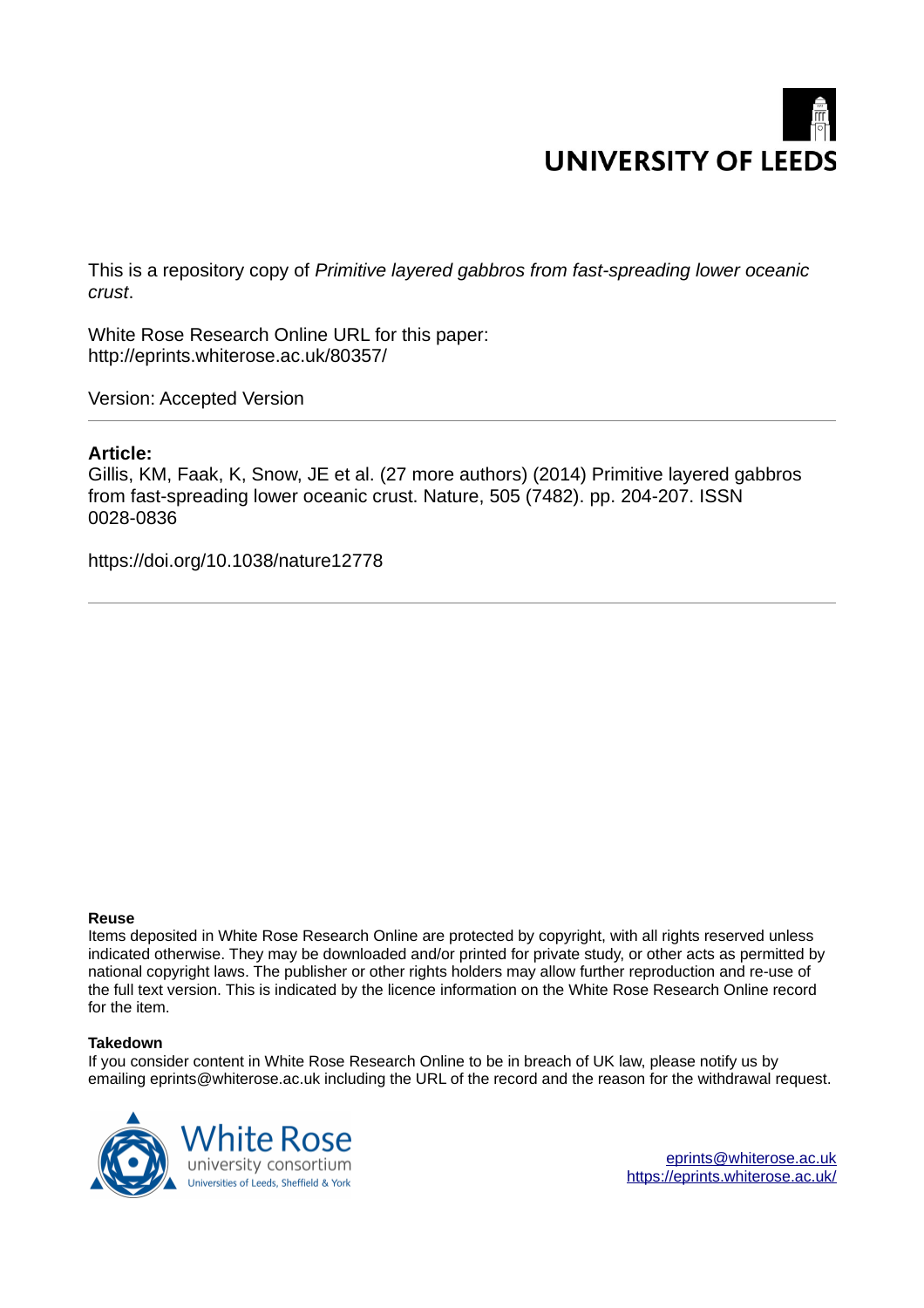

Figure 1 Gillis et al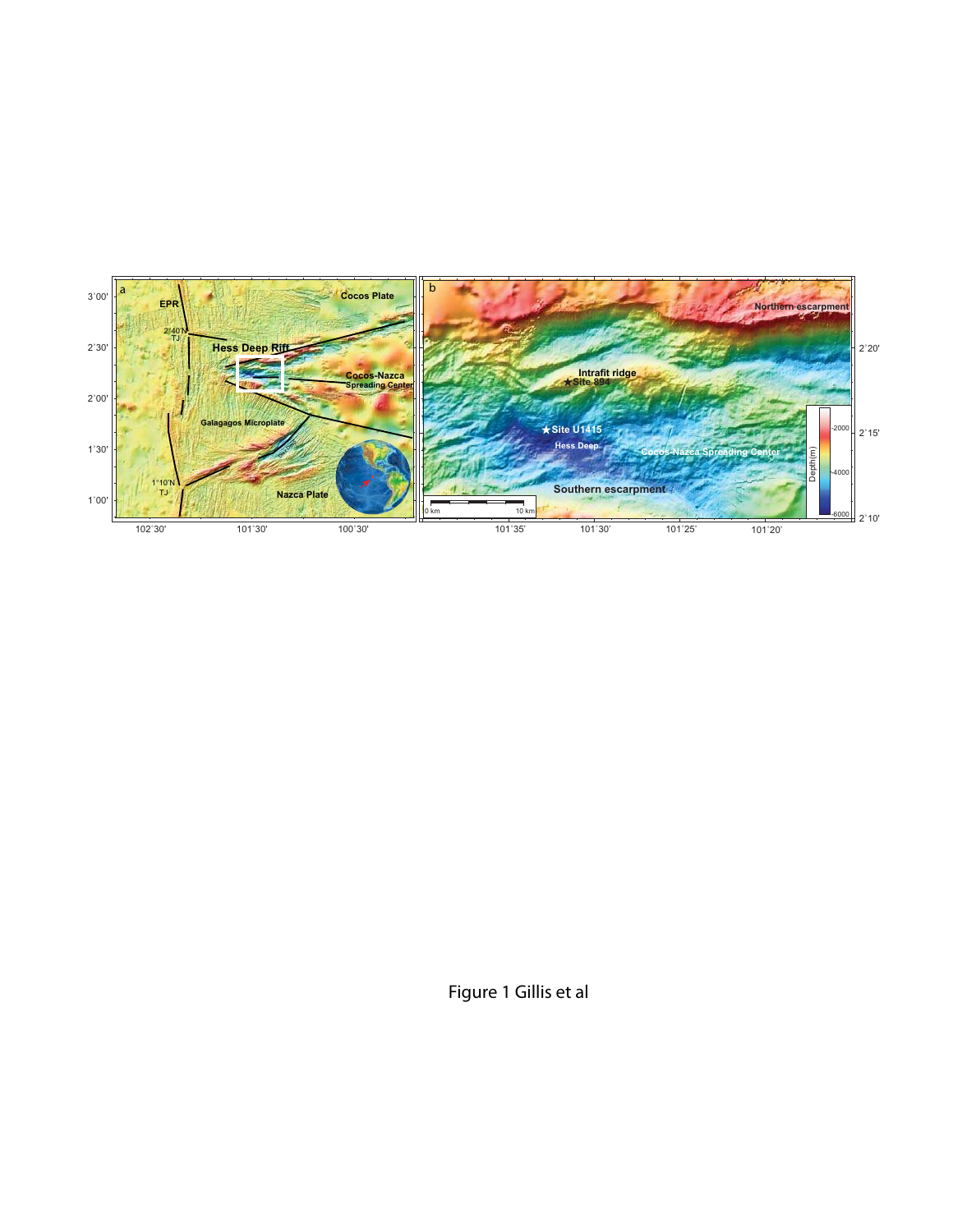### **Primitive Layered Gabbros from Fast-Spreading Lower Oceanic Crust**

Kathryn M. Gillis<sup>1</sup>, Jonathan E. Snow<sup>2</sup>, Adam Klaus<sup>3</sup>, Natsue Abe<sup>4</sup>, Álden B. Adrião<sup>5</sup>, Norikatsu Akizawa<sup>6</sup>, Georges Ceuleneer<sup>7</sup>, Michael J. Cheadle<sup>8</sup>, Kathrin Faak<sup>1,9</sup>, Trevor J. Falloon<sup>10</sup>, Sarah A. Friedman<sup>11</sup>, Marguerite Godard<sup>12</sup>, Gilles Guerin<sup>13</sup>, Yumiko Harigane<sup>14</sup>, Andrew J. Horst<sup>15</sup>, Takashi Hoshide<sup>16</sup>, Benoit Ildefonse<sup>12</sup>, Marlon M. Jean<sup>17</sup>, Barbara E. John<sup>8</sup>, Juergen Koepke<sup>18</sup>, Sumiaki Machi<sup>6</sup>, Jinichiro Maeda<sup>19</sup>, Naomi E. Marks<sup>20</sup>, Andrew M. McCaig<sup>21</sup>, Romain Meyer<sup>22</sup>, Antony Morris<sup>23</sup>, Toshio Nozaka<sup>24</sup>, Marie Python<sup>19</sup>, Abhishek Saha<sup>25</sup>, Robert P. Wintsch<sup>26</sup>.

Revised manuscript submitted to Nature 8 October 2013

<sup>1</sup> School of Earth and Ocean Sciences, University of Victoria, PO Box 1700 Station CSC, Victoria, BC, V8W 3V6, Canada;  ${}^{2}$  Earth & Atmospheric Sciences, University of Houston, 312 Science and Research Building 1, Houston TX 77204-5007, USA; <sup>3</sup> United States Implementing Organization, Integrated Ocean Drilling Program, Texas A&M University, 1000 Discovery Drive, College Station TX 77845, USA; <sup>4</sup> Institute for Research on Earth Evolution, (IFREE), Japan Agency for Marine-Earth Science and Technology (JAMSTEC), 2-15 Natsushima-cho, Yokosuka 237-0061, Japan; <sup>5</sup>IGEO (Geology Institute), Rio Grande do Sul Federal University (UFRGS), Av. Bento Gonçalves, 9500 Bloco I Prédio, 43113 Sala 207, Alegre/RS, Brazil; <sup>6</sup> Department of Earth Sciences, Kanazawa University, Kakuma-machi, Kanazawa Ishikawa 920-1192, Japan; <sup>7</sup>Observatoire Midi-Pyrénées (UMS 831), CNRS, Université Paul Sabatier, 14 Avenue Edouard Belin, Toulouse Cedex 31400, France; <sup>8</sup> Department of Geology and Geophysics, University of Wyoming, 1000 University Avenue, Department 3006, Laramie WY 82071, USA; <sup>9</sup> Institut fuer Geologie, Mineralogie, and Geophysik, Ruhr-Universitaet Bochum, Universitaetsstr.150, 44780 Bochum, Germany; <sup>10</sup> Institute for Marine and Antarctic Studies and School of Earth Sciences, University of Tasmania, Hobart, Tasmania 7001, Australia; <sup>11</sup> Department of Geology, Southern Illinois University at Carbondale, Carbondale IL 62901, USA; <sup>12</sup>Géosciences Montpellier, Université Montpellier 2, CNRS UMR5243, CC 60, 34095 Montpellier cedex 5, France; <sup>13</sup> Borehole Research Group, Lamont-Doherty Earth Observatory of Columbia, University, PO Box 1000, 61 Route 9W, Palisades NY 10964, USA;  $^{14}$  Institute of Geology and Geoinformation, Geological Survey of Japan, National Institute of Advanced Industrial Science and Technology, AIST Tsukuba Central 7, 1-1-1 Higashi, Tsukuba Ibaraki 305-8567, Japan; <sup>15</sup> Department of Geology, Oberlin College, Oberlin OH 44074, USA; <sup>16</sup> Graduate School of Science, Tohoku University, Aoba-ku, Sendai 980-8578, Japan; <sup>17</sup> Department of Geology and Environmental, Geosciences, Northern Illinois University, Davis Hall 312, Normal Road, DeKalb IL 60115, USA; <sup>18</sup> Institut für Mineralogie, University of Hannover, Callinstrasse 3, Hannover 30167, Germany; <sup>19</sup>Department of Natural History Sciences, Hokkaido University, North 10, West 8, Kitaku, Sapporo Hokkaido 060-0810, Japan; <sup>20</sup> Chemistry and Material Sciences Department, Lawrence Livermore National Laboratory, PO Box 808, L-231, Livermore CA 94551, USA; <sup>21</sup> School of Earth and Environment, University of Leeds, Leeds LS2 9JT, UK; <sup>22</sup> Centre for Geobiology and Department of Earth Science, University of Bergen, Allegaten 41, Bergen 5007, Norway; <sup>23</sup> School of Geography, Earth and Environmental Sciences, Plymouth University, Drake Circus, Plymouth PL4 8AA, United Kingdom; <sup>24</sup> Department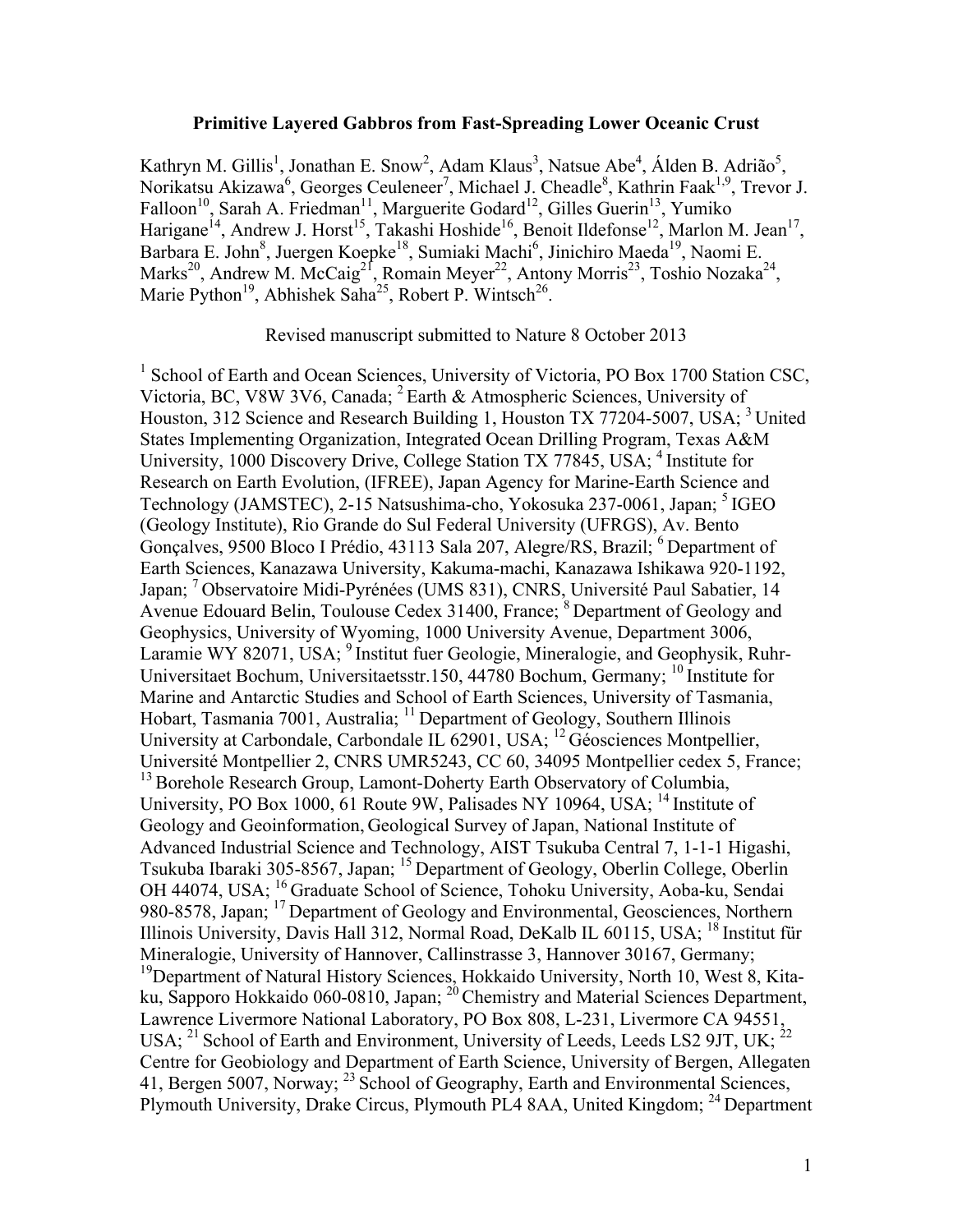of Earth Sciences, Okayama University, 3-1-1 Tsushima-naka, Okayama 700-8530, Japan; <sup>25</sup> Department of Geology, University of Calcutta, 35, Ballygunge Circular Road, Kolkata 700 019, India; <sup>26</sup> Dept. of Geological Sciences, Indiana University, 1001 East 10th Street, Bloomington IN 47405, USA.

**Three-quarters of the ocean crust formed at fast-spreading ridges is composed of plutonic rocks whose mineral assemblages, textures and compositions record the history of melt transport and crystallization between the mantle and the seafloor. Despite the significance of these rocks, sampling them** *in situ* **is extremely challenging due to the overlying dikes and lavas. This means that our models for understanding the formation of the lower crust are based largely on geophysical studies<sup>1</sup> and ancient analogues (ophiolites)2–5 that did not form at typical mid-ocean ridges. We report here the first significant cored intervals of primitive modally layered gabbroic rocks from the lower plutonic crust formed at a fast-spreading ridge, sampled by the Integrated Ocean Drilling Program (IODP) at the Hess Deep Rift (HDR). Spectacular cm-scale modally layered rocks, some of which have a strong layering parallel foliation, confirm a long held paradigm that such rocks are a key constituent of the lower ocean crust formed at fast-spreading ridges 3,6 . Geochemical analysis of these primitive lower plutonics, in combination with previous geochemical data for shallow-level plutonics, sheeted dikes and lavas, provides the most completely constrained estimate of the bulk composition of fastspreading oceanic crust to date. Simple crystallization models using this bulk crustal composition as the parental melt accurately predict the bulk composition of both the lavas and plutonics. However, the recovered plutonic rocks show early crystallization of orthopyroxene, which is not predicted by current models of melt extraction from the mantle<sup>7</sup> and mid-ocean ridge basalt (MORB) differentiation8,9 .**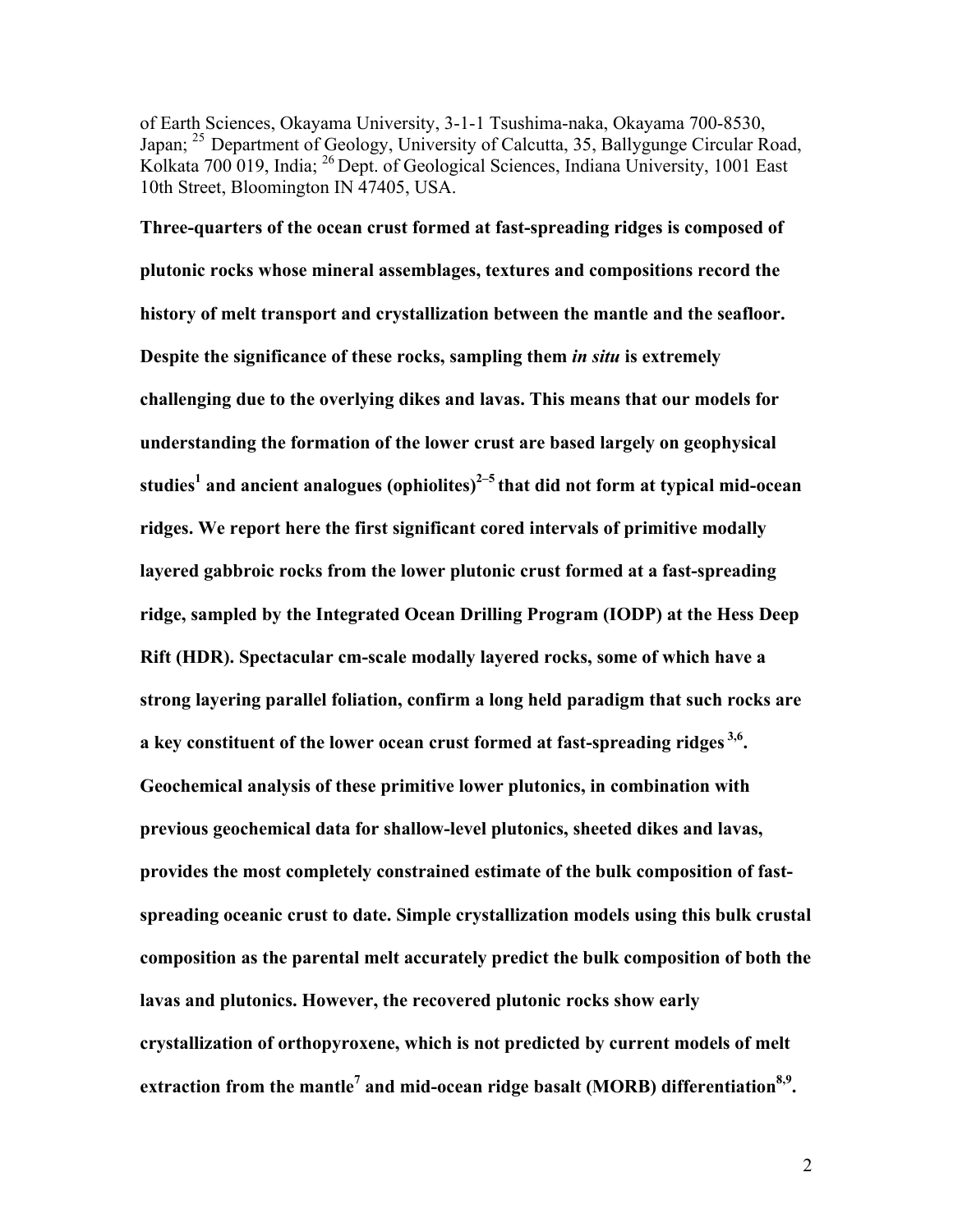**This observation is most simply explained if compositionally diverse melts are extracted from the mantle and partially crystallize prior to mixing to produce the more homogeneous magmas that erupt.** 

The gabbroic rocks that make up the lowermost oceanic crust formed at fastspreading ridges, such as the East Pacific Rise (EPR), have long been assumed to be modally layered and primitive in composition<sup> $4,6,10,11$ </sup>. Igneous layering, and a layeringparallel foliation, are nearly ubiquitous in the lower plutonic sections of many ophiolites $^{3,5,10}$  and explaining the formation of these layered rocks has become central to models for the accretion of the plutonic crust at fast-spreading ridges<sup>2,4,5</sup>. Accretion models have evolved from layers accumulating along the floors of large magma bodies<sup>3,6</sup> to layers developing in sill-like magma bodies focused at the top of the crystal mush within axial magma chambers and/or distributed throughout the crustal mush zone<sup>2,4,5</sup>. Until now, however, no significant cored intervals of layered gabbros have been recovered from the lower plutonic section at a modern fast-spreading ridge.

IODP Expedition 345 was conceived as a test of whether modern fast-spread crust shows layering similar to many ophiolites and to test models for the transport of parental melts into the crust and differentiation of these melts within the crust. In order to sample the generally inaccessible lower plutonic crust, the expedition took advantage of the tectonic window at the HDR in the equatorial Pacific<sup>11,12</sup> (Fig. 1). This site is unique as it is the only place where the lower- to upper-crust have been extensively sampled by submersible or  $ROV^{11-14}$  and drilling (ODP Leg 147)<sup>15</sup>, and previous studies of known seafloor exposures of lower plutonic rocks have suggested that layering exists $^{11,12}$ . At Site U1415, primitive olivine gabbros and troctolites were recovered at one 35-m-deep hole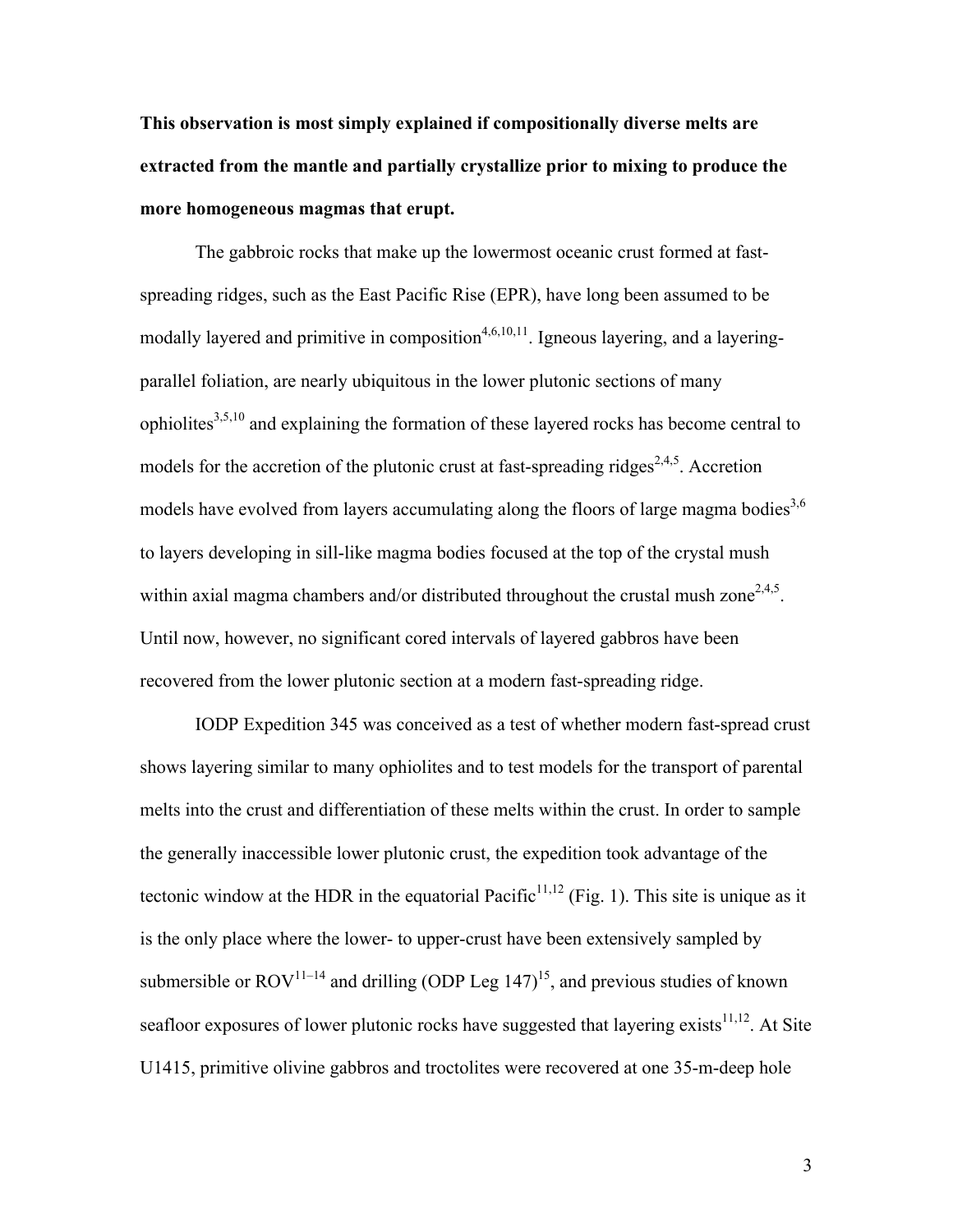$(U1415I)$  and two  $\sim$ 110-m-deep holes (U1415J, U1415P), located within 100 m of each other (Extended Data Fig. 1). Sampling of primitive layered gabbro and troctolite series at Site U1415 thus provides the final part of the most complete composite section of fastspreading East Pacific Rise crust to date.

Simple modally layered and irregular banded rocks, collectively called the layered gabbro series, were recovered in all three drill holes, comprising >50% of the core. The layered gabbro series in Holes U1415I and U1415J show simple modal layering, with or without concurrent grain size variations, on a scale of centimeters to decimeters (Fig. 2a, Extended Data Fig. 2). Layers include troctolite, olivine-gabbro, gabbro and gabbronorite with local variations in texture (e.g., clinopyroxene oikocryst-bearing). Layering is reminiscent of so-called dynamic layering resulting from magmatic flow<sup>16</sup> commonly found in layered mafic intrusions and some ophiolites. A layering parallel foliation exists throughout these rocks that is commonly strong (Fig. 2c) and locally anastomoses around large oikocrysts. In contrast, the layered gabbro series in Hole U1415P displays irregular banding that is identified by modal and grain size variations, with all of the same lithologies present in the simple layers of Holes U1415 I and U1415J, but also includes rare anorthositic bands (Fig. 2b). Grain size variation is much more extreme and heterogeneous than the simple layers, bands can be discontinuous, and one lithology can enclose another. Additionally, the boundaries between bands are generally less planar than the simple layers, show abrupt changes in mineralogy leading to asymmetric distributions of distinct leucocratic and melanocratic bands (Fig. 2b), and mineral foliations are weak or absent. This banding is reminiscent of non-dynamic layering in layered mafic intrusions that is the result of varying rates of nucleation and growth, and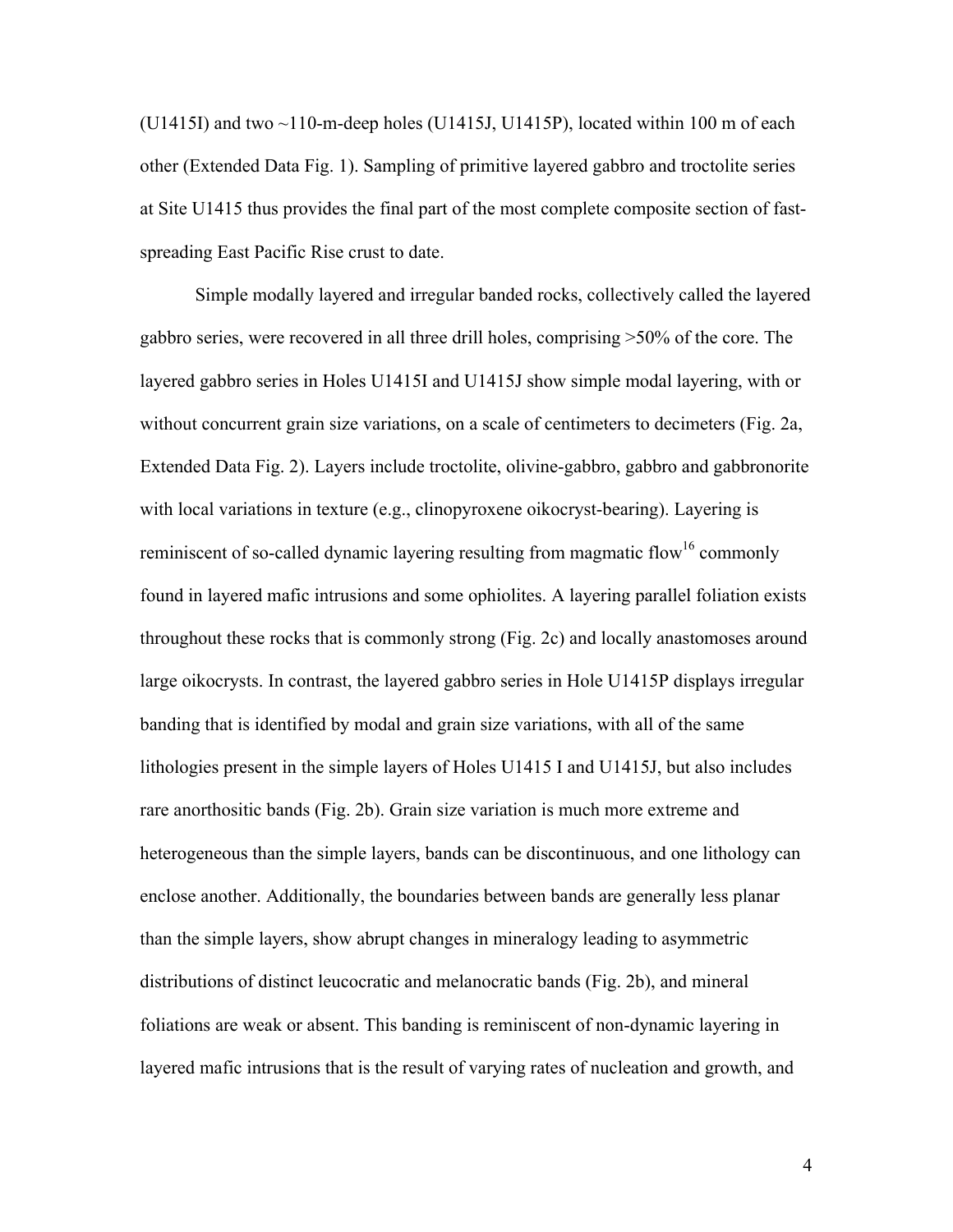post-cumulus processes<sup>17, 18</sup>. The troctolite series at the base of Holes U1415J and U1415P contain melanocratic to leucocratic troctolite with little or no layering or banding and a weak to moderate foliation (Extended Data Fig. 1). Evolved lithologies such as FeTi-oxide gabbros and felsic veins, prevalent in the upper gabbros<sup>15</sup>, are strikingly absent throughout the cores indicating that evolved residual melt was efficiently extracted from the lower plutonic crust. Also absent are mantle rocks, suggesting the recovered lithologies are not part of the mantle transition zone.

The foliation and layering in the layered gabbro series provide important constraints on the processes of crustal accretion. There is little sub-solidus crystal plastic deformation meaning that the foliations were formed early while the rocks were still partially molten. In addition, olivine commonly exhibits skeletal morphologies, which limits the amount of grain-scale strain that some of the rocks may have experienced at low melt fractions. The abundance of layering in the material recovered from Site U1415, along with the absence of intermixed evolved lithologies, distinguishes the HDR lower gabbroic crust from crustal sections recovered from slow-spreading ridges (see, for example, ref. 19). This supports models that invoke a strong spreading rate/thermal control on magma chamber processes at mid-ocean ridges<sup>20</sup>. Furthermore, the occurrence of layering that resembles both dynamic<sup>16</sup> and non-dynamic<sup>17</sup> layering in layered mafic intrusions suggests multiple mechanisms of crustal accretion and melt differentiation. This variation in style of layering and banding, and the diversity of lithologies, differs from the MORB-like, southern portions of the Oman ophiolite that has been used as a fast-spreading ridge analogue<sup>3,5</sup>. The primary difference is that simple modal layering dominates and irregular banding is very rare in this region of  $Oman<sup>3</sup>$ .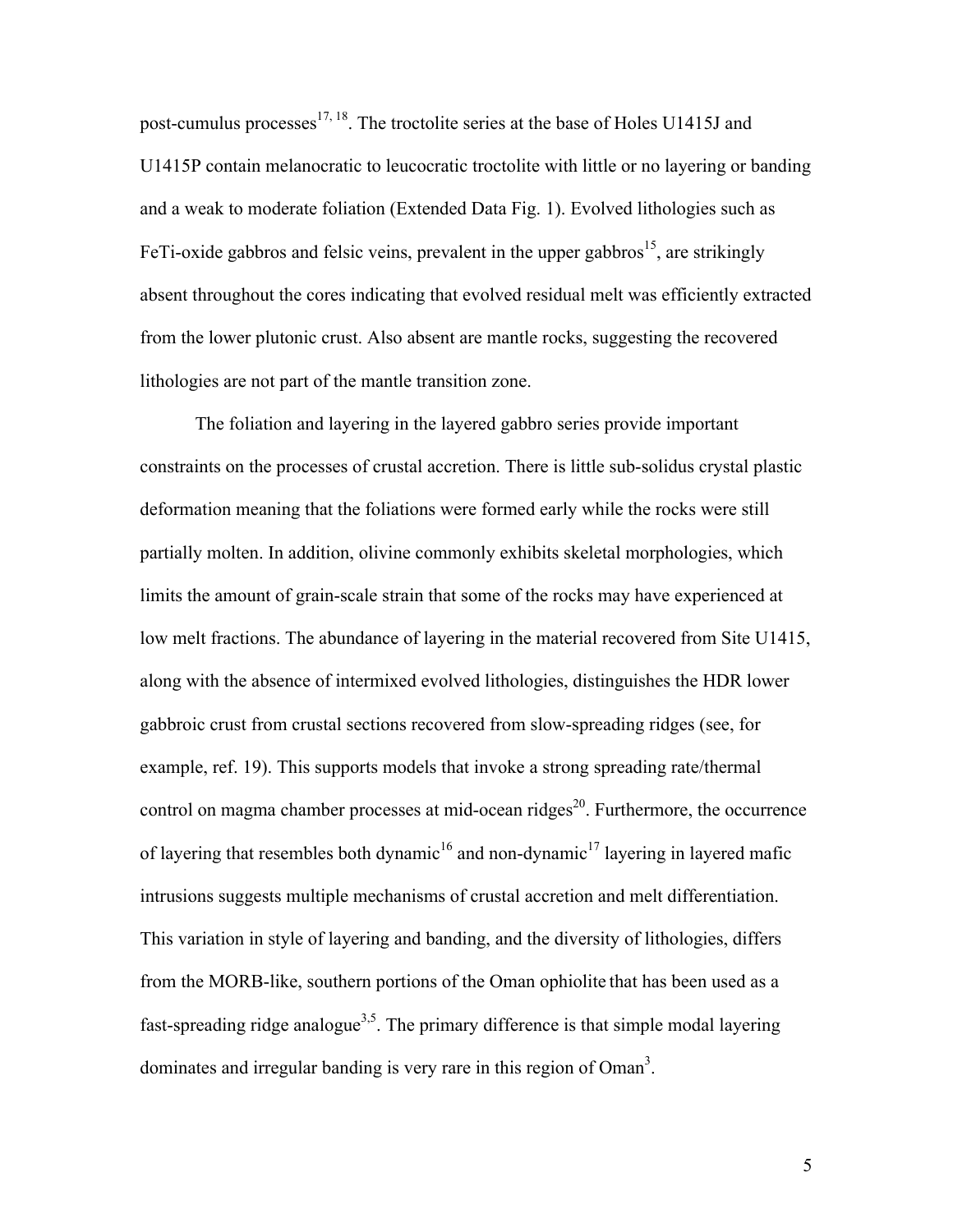The Site U1415 cores are much more primitive (high MgO, high Mg#) than previously recovered samples of the overlying upper gabbros (Fig. 3). These new samples allow estimation of the bulk composition of fast-spread ocean crust because the thickness of the crust and its component parts can be estimated along with uncertainties from field relationships determined from four previous submersible surveys<sup>11,13,14</sup> and ODP Leg 147 drilling  $15$  (details in Methods). The relative proportions of the upper crust (lavas and dikes:  $22.5 \pm 4.5\%$  of the crust) and shallow-level gabbros ( $32.5 \pm 7.5\%$  of the plutonics) constrain the plausible fraction of deeper gabbros. For these calculations we use the mean compositions of the upper crust (lavas and sheeted dikes) from the northern escarpment, the shallow-level gabbros from the northern escarpment and ODP Site 894 and the lower gabbros from IODP Site U1415 (see Fig. 1b for locations; Extended Data Table 1).

The calculated bulk composition of the HDR crust (Extended Data Table 1) contains  $12.1 \pm 1.0$  wt% MgO,  $7.7 \pm 0.4$  wt% FeO<sup>Total</sup> with an Mg# of  $74 \pm 1$ , falling at the Mg-rich end of the range of experimentally determined parental melts for mid-ocean ridge basalts<sup>21</sup>. The calculated liquidus temperature is ~1290-1300 °C and fractional crystallization models follow the expected mid-ocean ridge basalt (MORB) sequence of olivine (~Fo<sub>90-91</sub>) followed by plagioclase (~An<sub>84-87</sub>) then clinopyroxene (~Mg#<sub>86-88</sub>) with orthopyroxene ( $\sim$ Mg#<sub>75-82</sub>) saturation at  $\sim$ 1165-1180°C<sup>22,23</sup> with 46-35% melt remaining<sup>22,23</sup> (Fig. 3; details in Methods). The first olivine to be produced in these models has a similar Fo-content to the olivine in dunites and harzburgites recovered from Hess Deep by previous drilling  $(F_{089,4-91.3}^{24,25})$ ; this is consistent with the bulk-crustal composition being representative of a primary mantle melt extracted either directly from the harzburgites or through dunite channels<sup>7,24</sup>.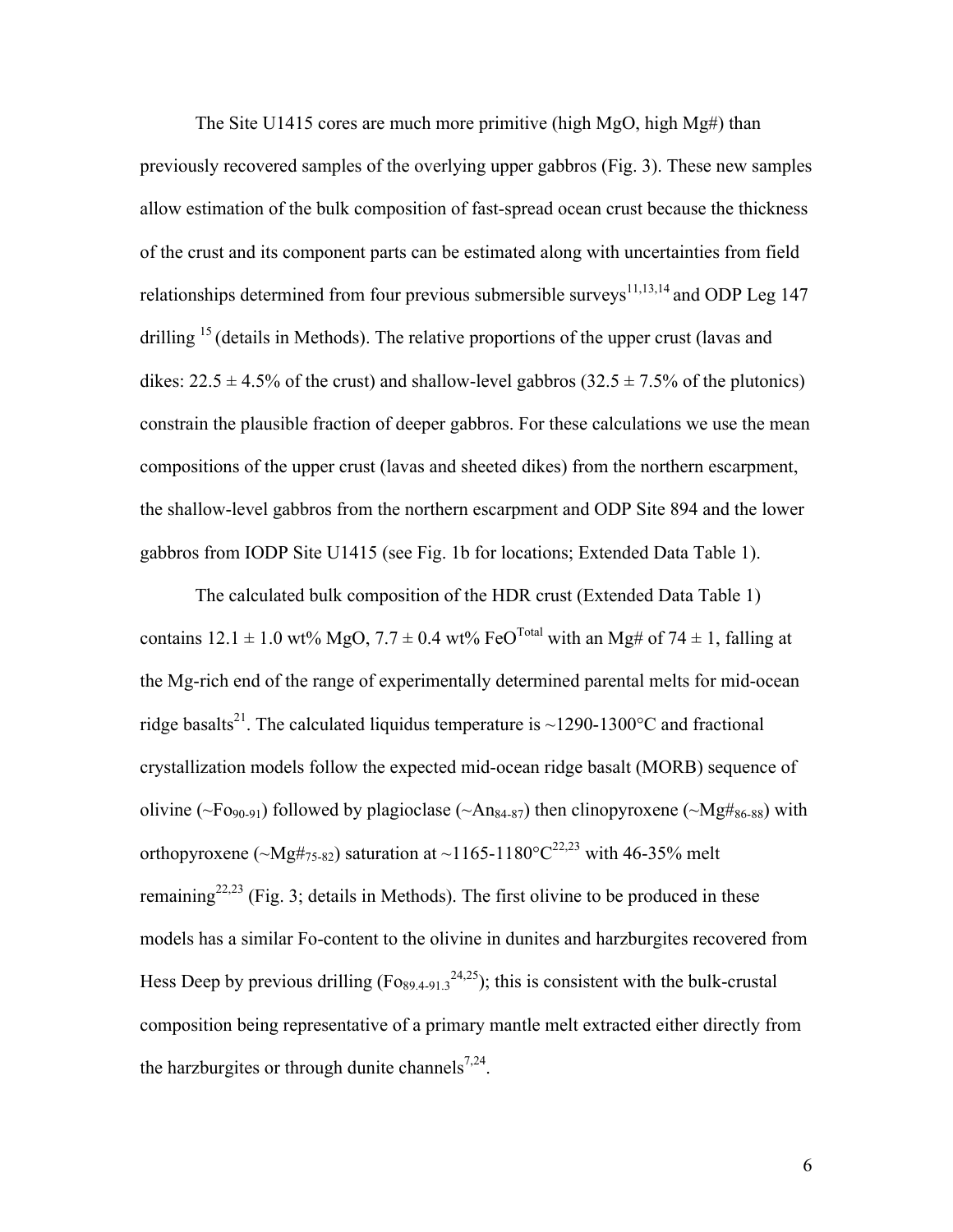An unexpected finding is that cumulus orthopyroxene commonly occurs in primitive (bulk-rock  $Mg#_{80-85}$ ) plutonic rocks from the deep portion of the crust at the HDR (Fig. 2d). Orthopyroxene is a common minor cumulus and early inter-cumulus phase (<5%) in olivine gabbro, gabbro, gabbronorite and troctolite in the layered gabbro series. In contrast, the virtual absence of orthopyroxene as a phenocryst in MORB globally (including HDR), as well as experimental studies of MORB differentiation (see, for example, ref. 8) and modeling of the differentiation with our bulk-crustal composition (Fig. 3) all indicate that orthopyroxene should not be a liquidus phase until  $>50\%$ crystallization has occurred with a substantial interval of clinopyroxene crystallization preceding orthopyroxene saturation. Such late stage orthopyroxene is commonly found in more evolved gabbros, including the shallow-level gabbros from the  $HDR<sup>15</sup>$ .

Orthopyroxene is ubiquitous in the upper mantle where its coexistence with olivine buffers the silica activity in primary mantle melts. The expected late crystallization of orthopyroxene in MORB is due to the generation of MORB via polybaric, near-fractional melting<sup>26,27</sup>, with an average melting pressure of about 10 kbars<sup>27</sup>. Decompression of melts aggregated from throughout the melting column leads to an expansion of the olivine stability field, and shrinking of the orthopyroxene stability field, leaving the low-pressure melt far from orthopyroxene saturation<sup>28</sup>. Although several processes could explain the occurrence of orthopyroxene in the deep primitive gabbros at the HDR, most seem unlikely. For example, the parental magmas could be more oxidized than typical MORB. This would lead to less of the Fe in the melt being divalent and hence available to partition into mafic phases<sup>29</sup> and could also lead to early oxide saturation driving an increase in silica activity, both of which could lead to early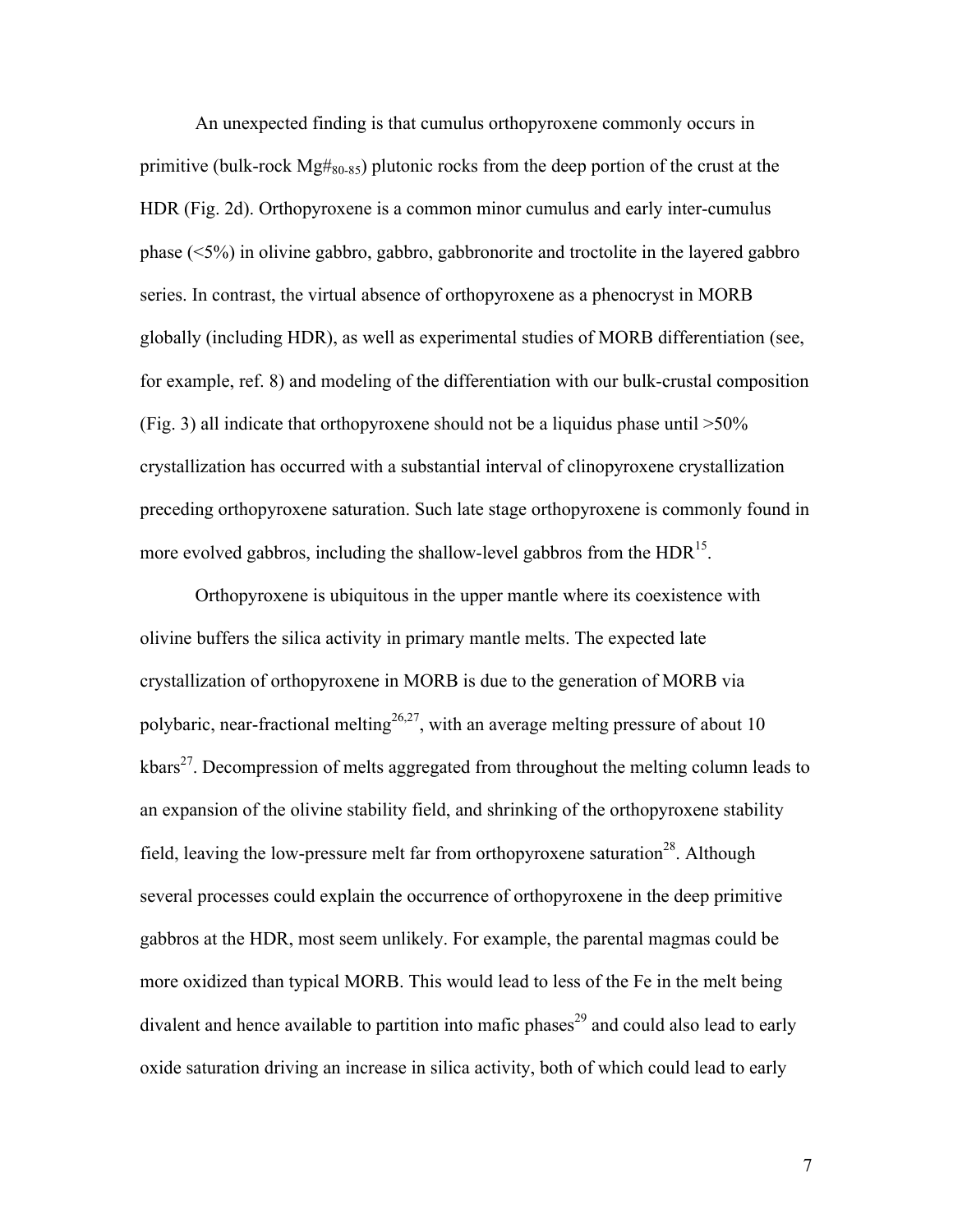orthopyroxene saturation. However, this model is difficult to reconcile with either the normal differentiation trends observed in the overlying lavas and dikes, including Feenrichment trends<sup>30</sup>, or the virtual absence of FeTi-oxides (typically  $\leq 0.1$  modal %) in the Site U1415 rocks. Another possibility is that orthopyroxene saturation is influenced by the addition and removal of  $H_2O$  from the system<sup>31</sup>. The low water content of primitive MORB<sup>32</sup> and the observation that the Site U1415 cumulates contain almost no magmatic amphibole, suggest very limited  $H_2O$  in the system making this an unlikely scenario. The most reasonable explanation is that orthopyroxene was precipitated from a primitive melt that had undergone little decompression since being in (major element) equilibrium with shallow mantle orthopyroxene. This can be explained if this melt either was generated by shallow mantle melting, or re-equilibrated with the shallow mantle as it was transported through it, and crystallized within the crust without first mixing with aggregated MORB melts in the crust<sup>33</sup>. Partial re-equilibration of melt during shallow mantle transport is supported by the relatively high Sr content of the primitive cumulates which suggests that their parental melt was not depleted in incompatible elements. If this model is correct, it indicates that diverse melt compositions feed the crust, and the lower crust acts as an efficient filter for mixing these prior to the eruption of their homogenized and differentiated products.

Overall, our findings demonstrate that although the bulk oceanic crust at the HDR has a similar composition to that which has been predicted for parental MORB there is a greater diversity in parental melts added into the crust than expected. Partial crystallization of these diverse melts occurs prior to mixing, something that is not considered in models of MORB differentiation. However, such melts are not erupted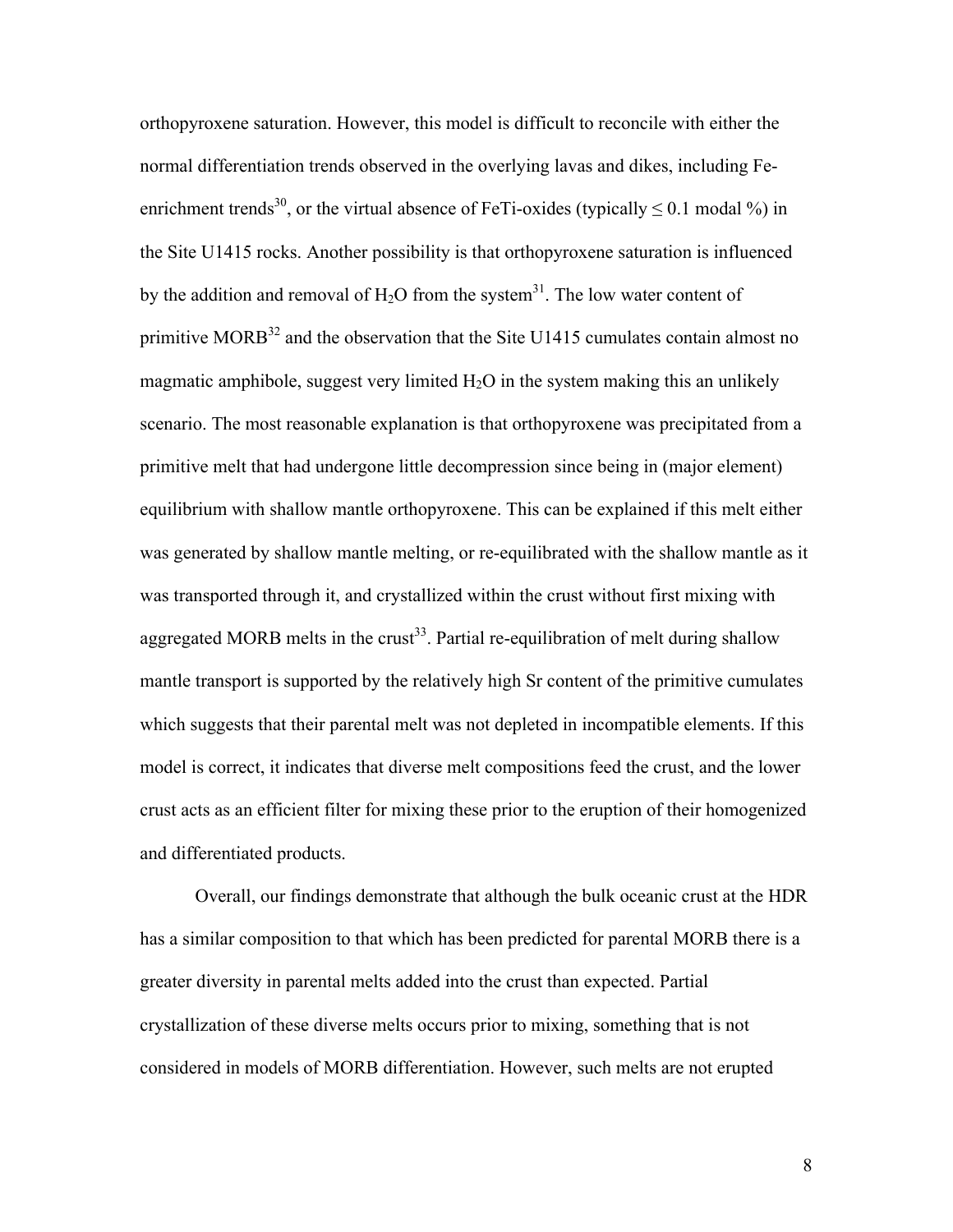indicating that melt transport through the lower crust acts as an efficient mechanism to homogenize the Moho-crossing melts. The heterogeneity in the lithologies, bulk compositions, layering types and foliation strength observed within the Site U1415 core suggests complex melt differentiation and crustal accretion processes in the lower crust at fast-spreading ridges.

# **Methods Summary**

The bulk composition of the EPR crust exposed at the HDR and its uncertainty were calculated using new and published compositions and relative mass fractions of the main crustal lithologies: lavas and dikes, shallow-level gabbros, and deep-level gabbros (Extended Data Table 1). The mass fractions of the crustal lithologies and their uncertainties are derived from field observations<sup>11–14</sup>. A series of models<sup>22,23</sup> were run to investigate whether differentiation of a parental melt with the composition of the bulk crust would produce cumulates and residual melts of similar composition to the observed plutonics and upper crustal rocks at the HDR. A fuller description is given in Methods.

**Full Methods** and any associated references are available in the online version of the paper.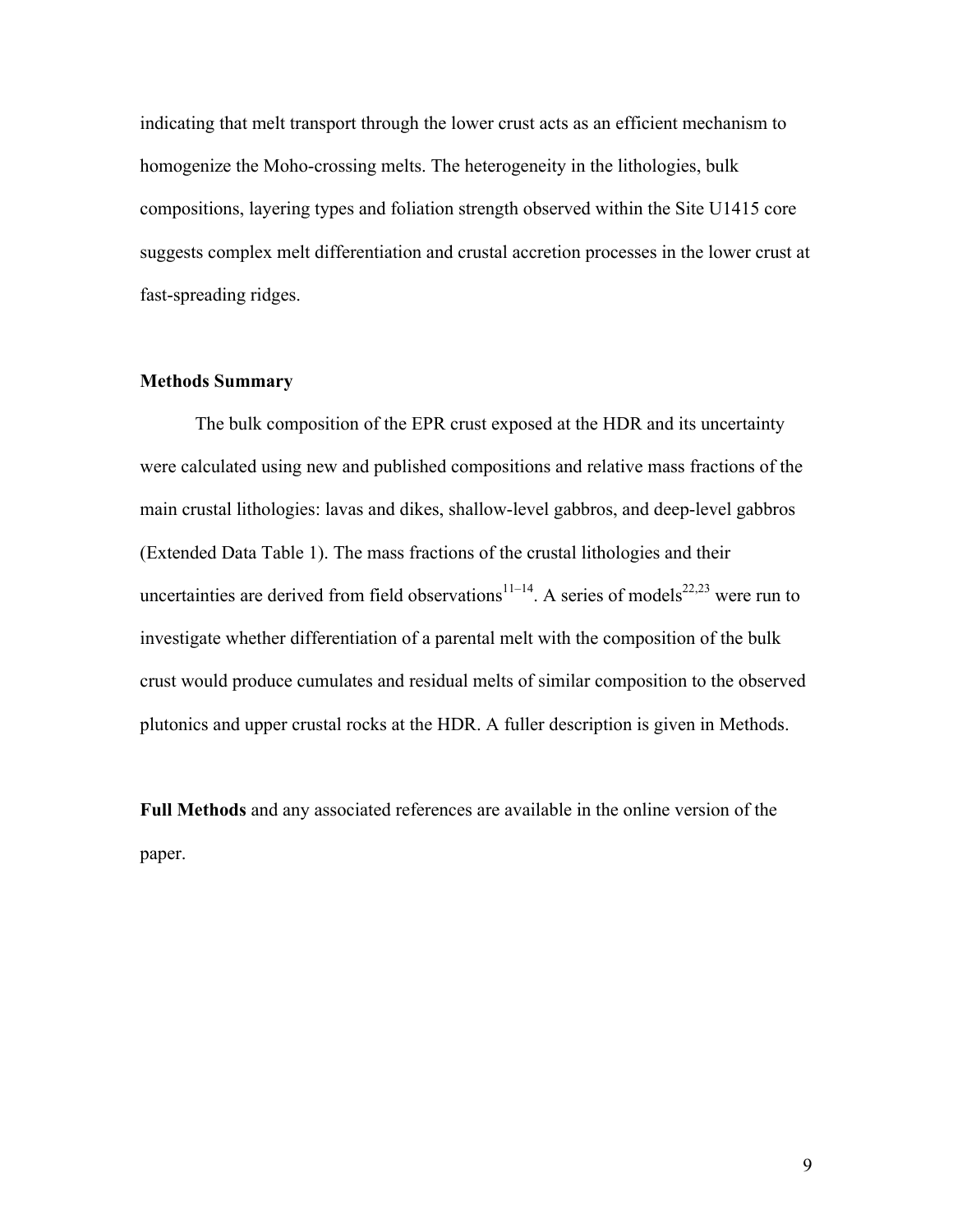# **References**

- <sup>1</sup> Detrick, R.S. *et al.*, Multichannel seismic imaging of a crustal magma chamber along the East Pacific Rise. *Nature* 326, 35-41 (1987).
- <sup>2</sup> Kelemen, P.B. & Aharanov, E., Periodic formation of magma fractures and generation of layered gabbros in the lower crust beneath oceanic spreading ridges in *Faulting and Magmatsim at Mid-Ocean Ridges*, edited by W.R. Buck, P.T. Delaney, J.A. Karson, & Y. Lagrabrielle, pp. 267-289 (Geophysical Monograph Series 106, Washington, 1998).
- 3 Pallister, J.S. & Hopson, C.A., Samail ophiolite plutonic suite: field relations, phase variation, cryptic variation and layering, and a model of a spreading ridge magma chamber. *J. Geophys. Res.* 86, 2593-2644 (1981).
- <sup>4</sup> Quick, J.E. & Denlinger, R.P., Ductile deformation and the origin of layered gabbro in ophiolites. *J. Geophys. Res.* 98, 14015-14027 (1993).
- <sup>5</sup> Boudier, F., Nicolas, A., & Ildefonse, B., Magma chambers in the Oman Ophiolite: fed from the top and the bottom. *Earth Planet. Sci. Lett.* 144, 239-250 (1996).
- <sup>6</sup> Cann, J.R., A model for oceanic crustal structure developed. *Geophys. J. R. Astr. Soc.* 39, 169-187 (1974).
- <sup>7</sup> Kelemen, P.B., Shimizu, N., & Salters, V.J.M., Extraction of mid-ocean-ridge basalt from the upwelling mantle by focused flow of melt in dunite channels. *Nature* 375, 747-753 (1995).
- <sup>8</sup> Grove, T.L., Kinzler, R.J., & Bryan, W.B., Fractionation of Mid-Ocean Ridge Basalt (MORB) in *Mantle Flow and Melt Generation at Mid-Ocean Ridges*,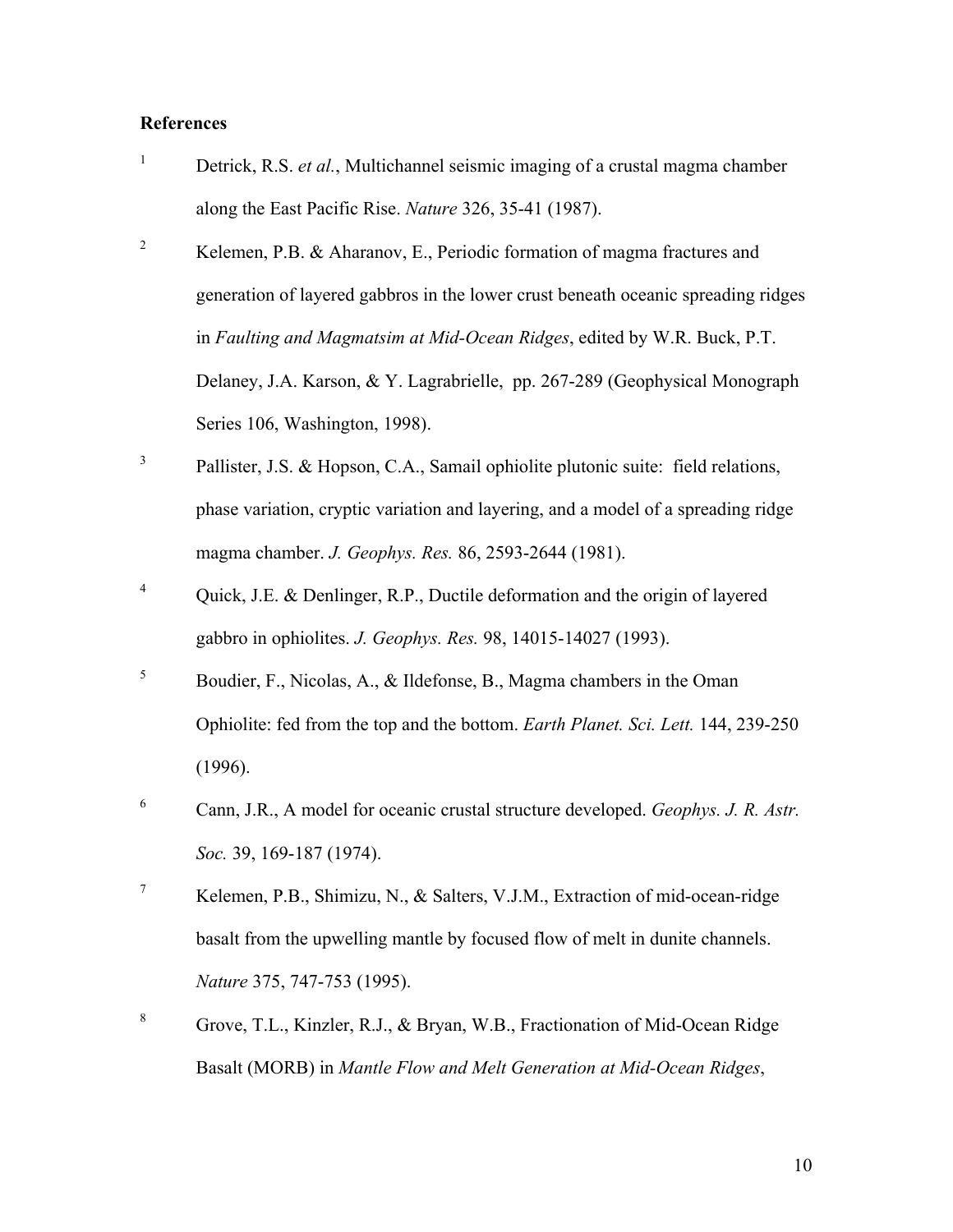edited by J. Phipps Morgan, D.K. Blackman, & J.M. Sinton, pp. 281-311 (Geophysical Monograph Series 71, 1992).

- $9^9$  O'Neill, H.S.C. & Jenner, F.E., The global pattern of trace-element distributions in ocean floor basalts. *Nature* 491, 698–704 (2012).
- <sup>10</sup> Nicolas, A., Boudier, F., & Ceuleneer, G., Mantle flow patterns and magma chambers at ocean ridges - evidence from the Oman ophiolite. *Mar. Geophys. Res.* 9, 293-310 (1988).
- <sup>11</sup> Francheteau, J. *et al.*, 1 Ma East Pacific Rise oceanic crust and uppermost mantle exposed by rifting in Hess Deep (equatorial Pacific Ocean). *Earth Planet. Sci. Lett.* 101, 281-295 (1990).
- <sup>12</sup> Hékinian, R., Bideau, D., Francheteau, J., Lonsdale, P., & Blum, N., Petrology of the East Pacific Rise crust and upper mantle exposed in the Hess Deep (eastern equatorial Pacific). *J. Geophys. Res.* 98, 8069-8094 (1993).
- <sup>13</sup> Karson, J.A. *et al.*, Structure of uppermost fast-spread oceanic crust exposed at the Hess Deep Rift: Implications for subaxial processes at the East Pacific Rise. *Geochem., Geophys., Geosys.* 3, 2001GC000155 (2002).
- <sup>14</sup> Lissenberg, C.J., MacLeod, C.J., Howard, K.A., & Godard, M., Pervasive reactive melt migration through fast-spreading lower oceanic crust (Hess Deep, equatorial Pacific Ocean). *Earth Planet. Sci. Lett.* 361, 436-447 (2013).
- <sup>15</sup> Gillis, K.M., Mével, C., & Allan, J., eds., Proc. ODP, Init. Repts., Vol. 147, (Ocean Drilling Program, College Station, TX, 1993).
- <sup>16</sup> McBirney, A.R. & Nicolas, A., The Skaergaard Layered Series. Part II. Magmatic flow and dynamic layering. *J. Petrol.* 38, 569-580 (1997).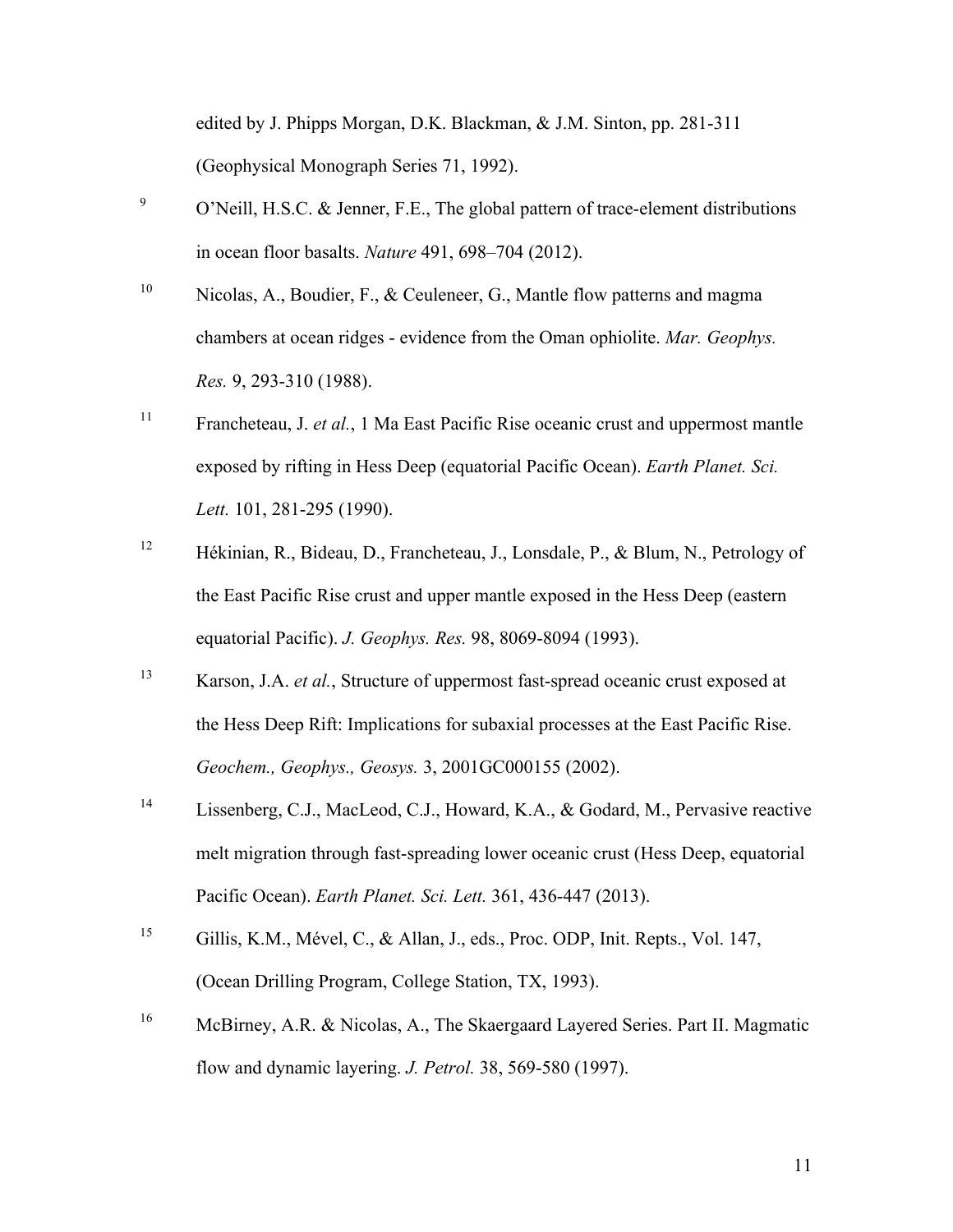- <sup>17</sup> Boudreau, A.E. & McBirney, A.R., The Skaergaard Layered Series. Part III. Nondynamic layering. *Jour. Petrol.* 38 (8), 1003-1020 (1997).
- <sup>18</sup> Naslund, H.R. & McBirney, A.R., Mechaisms of formation of igenous layering in *Layered Igneous Intrusions*, edited by R.G. Cawthron, pp. 1-43 (Developments in Petrology 15, Elsevier, Amsterdam, 1996).
- <sup>19</sup> Blackman, D.K. *et al.*, Drilling constraints on lithospheric accretion and evolution at Atlantis Massif, Mid-Atlantic Ridge 30 degrees N. *J. Geophys. Res.* 116, 25 (2011).
- <sup>20</sup> Henstock, T.J., Woods, A.W., & White, R.S., The accretion of oceanic crust by episodic sill intrusion. *J. Geophys. Res.* 98 (B3), 4143-4161 (1993).
- <sup>21</sup> Kinzler, R.J. & Grove, T.L., Primary magmas of mid-ocean ridge basalts. 2. Applications. *J. Geophys. Res.* 97 (B5), 6907-6926 (1992).
- <sup>22</sup> Ghiorso, M.S. & Sack, R.O., Chemical mass transfer in magmatic processes IV. A revised and internally consistent thermodynamic model for the interpolations of liquid-solid equilibria in magmatic systems at elevated temperatures and pressures. *Contrib. Mineral. Petrol.* 119, 197-212 (1995).
- <sup>23</sup> Danyushevsky, L.V. & Plechov, P., Petrolog3: Integrated software for modeling crystallization processes. *Geochem. Geophys. Geosys.* 12, 32 (2011).
- <sup>24</sup> Dick, H.J.B. & Natland, J.H., Late-stage melt evolution and transport in the shallow mantle beneath the East Pacific Rise in *Proc. ODP, Sci. Results 147*, edited by C. Mével, K.M. Gillis, J.F. Allan, & P.S. Meyer, pp. 103-134 (Ocean Drilling Program, College Station, TX, 1996).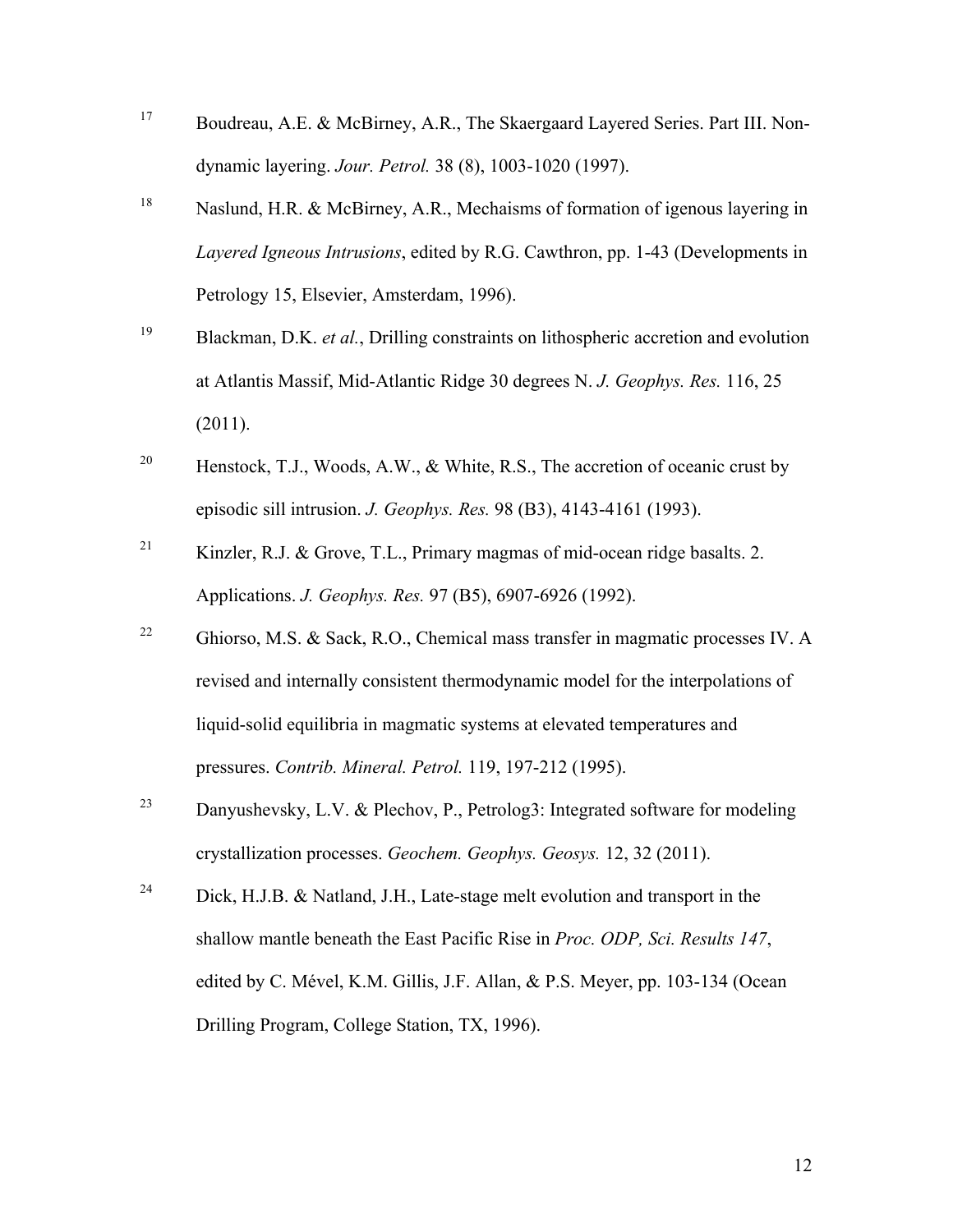- <sup>25</sup> Arai, S. & Matsukage, K., Petrology of the gabbro-troctolite-peridotite complex from Hess Deep, equatorial Pacific: Implications for mantle-melt interaction within the oceanic lithosphere in *Proc. ODP, Sci. Results 147*, edited by C. Mével, K.M. Gillis, J. Allan, & P. Meyer, pp. 135-155 (Ocean Drilling Program, College Station, TX, 1996).
- <sup>26</sup> Johnson, K.T.M., Dick, H.J.B.,  $\&$  Shimizu, N., Melting in the oceanic upper mantle: An ion microprobe study of diopsides in abyssal peridotites. *J. Geophys. Res.* 95, 2661-2678 (1990).
- <sup>27</sup> Langmuir, C.H., Klein, E.M., & Plank, T., Petrological systematics of mid-ocean ridge basalts: constraints on melt generation beneath ocean ridges in *Mantle Flow and Melt Generation at Mid-ocean Ridges*, edited by J. Phipps Morgan, G.K. Blackman, & J.M. Sinton, pp. 183-280 (Geophysical Monograph Series 71, Washington, 1992).
- <sup>28</sup> O'Hara, M.J., Are ocean floor basalts primary magma? *Nature* 220, 683-685 (1968).
- <sup>29</sup> Grove, T.L. & Juster, T.C., Experimental investigations of low-Ca pyroxene stability and olivine pyroxene liquid equilibria at 1-Atm in natural basaltic and andesitic liquids. *Contrib. Mineral. Petrol.* 103 (3), 287-305 (1989).
- <sup>30</sup> Stewart, M.A., Klein, E.M., & Karson, J., Geochemistry of dikes and lavas from the north wall of the Hess Deep Rift: insights into the four-dimensional character of crustal construction at fast-spreading mid-ocean ridges. *J. Geophys. Res.* 107, 2238, doi: 2210.1029/2001JB000545 (2002).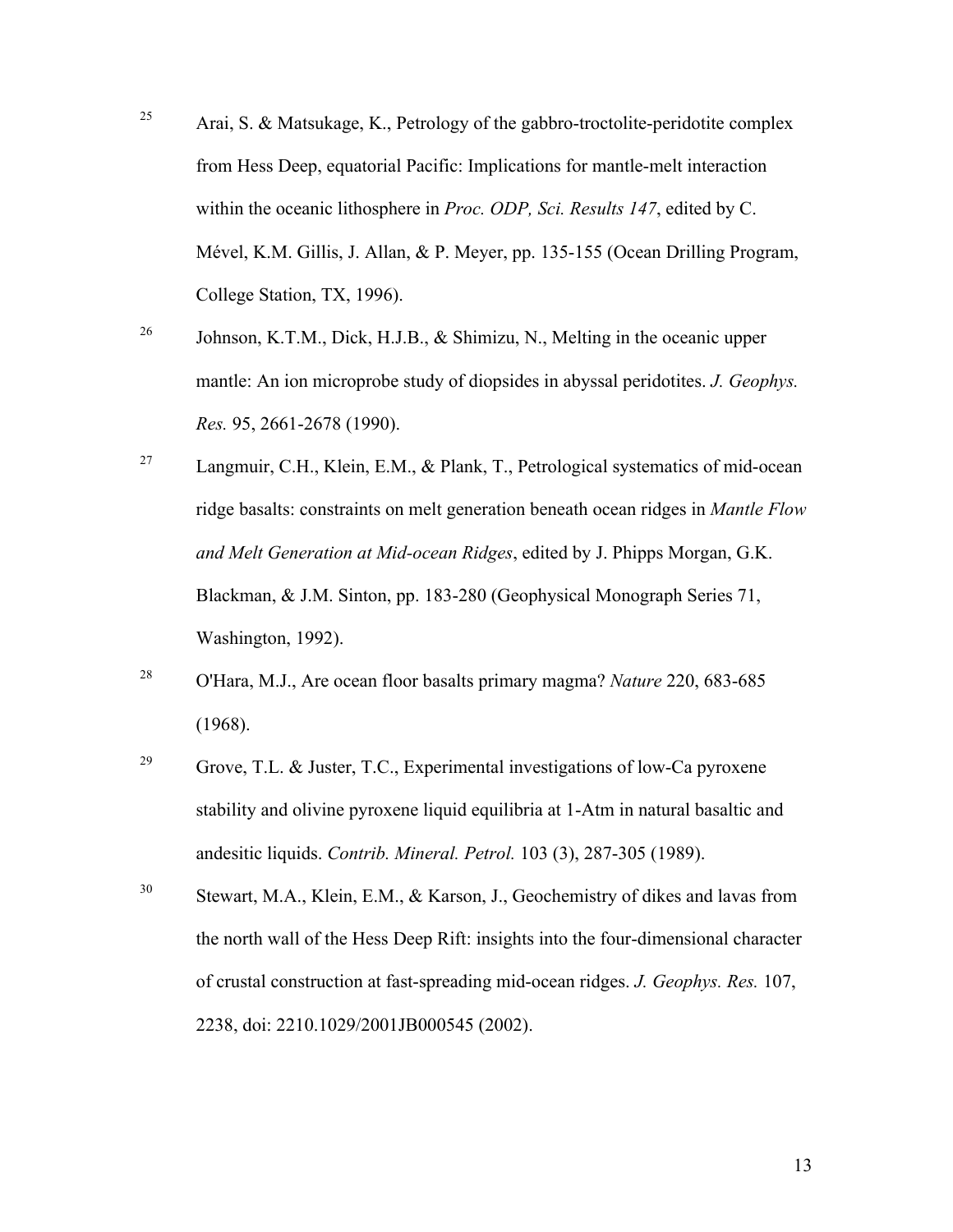- <sup>31</sup> Berndt, J., Koepke, J., & Holtz, F., An experimental investigation of the influence of water and oxygen fugacity on differentiation of MORB at 200 MPa. *J. Petrol.* 46 (1), 135-167 (2005).
- <sup>32</sup> Saal, A.E., Hauir, E.H., Langmuir, C.H., & Perfit, M.R., Vapour undersaturation in primitive mid-ocean-ridge basalt and the volatile content of Earth's upper mantle. *Nature* 419, 451-446 (2002).
- <sup>33</sup> Coogan, L.A., Gillis, K.M., MacLeod, C.J., Thompson, G.M., & Hékinian, R., Petrology and geochemistry of the lower ocean crust formed at the East Pacific Rise and exposed at Hess Deep: A synthesis and new results. *Geochem., Geophys., Geosys.* 10.1029/2001/GC000230 (2002).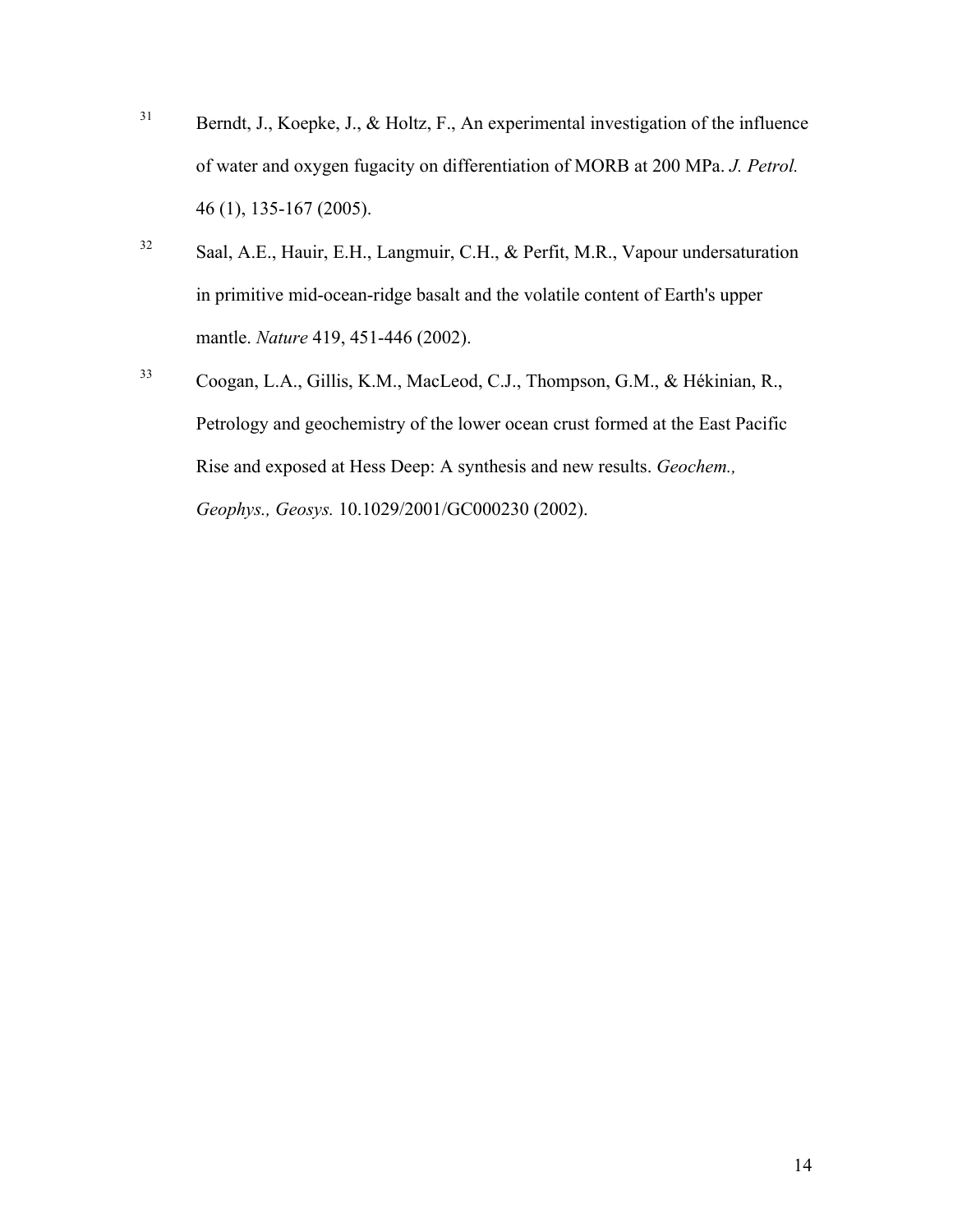**Acknowledgements.** This research used samples and data provided by the Integrated Ocean Drilling Program (IODP). We thank the USIO staff and Siem Offshore crew for their tenacity in recovering hard rock core in an unsedimented environment at >4850 meters water depth, and for their invaluable assistance during the expedition. We gratefully acknowledge the contributions of the drilling proposal proponents, and the leaders (C. MacLeod and D. Teagle) and participants of the RRS James Cook site survey cruise (JC21) in making IODP Expedition 345 possible. We thank E. Klein and H. Dick their constructive reviews.

**Author contributions.** All authors were shipboard participants on IODP Expedition 345, contributed to the shipboard data collection, and discussed the results and their implications. KMG wrote the first draft of the manuscript, KMG and JES were co-chief scientists on the expedition, and AK was the staff scientist.

**Author information**. Reprints and permissions information is available at www.nature.com/reprints. The authors declare no competing financial interests. Readers are welcome to comment on the online version of the paper. Correspondence and requests for materials should be addressed to K.M.G. (kgillis@uvic.ca).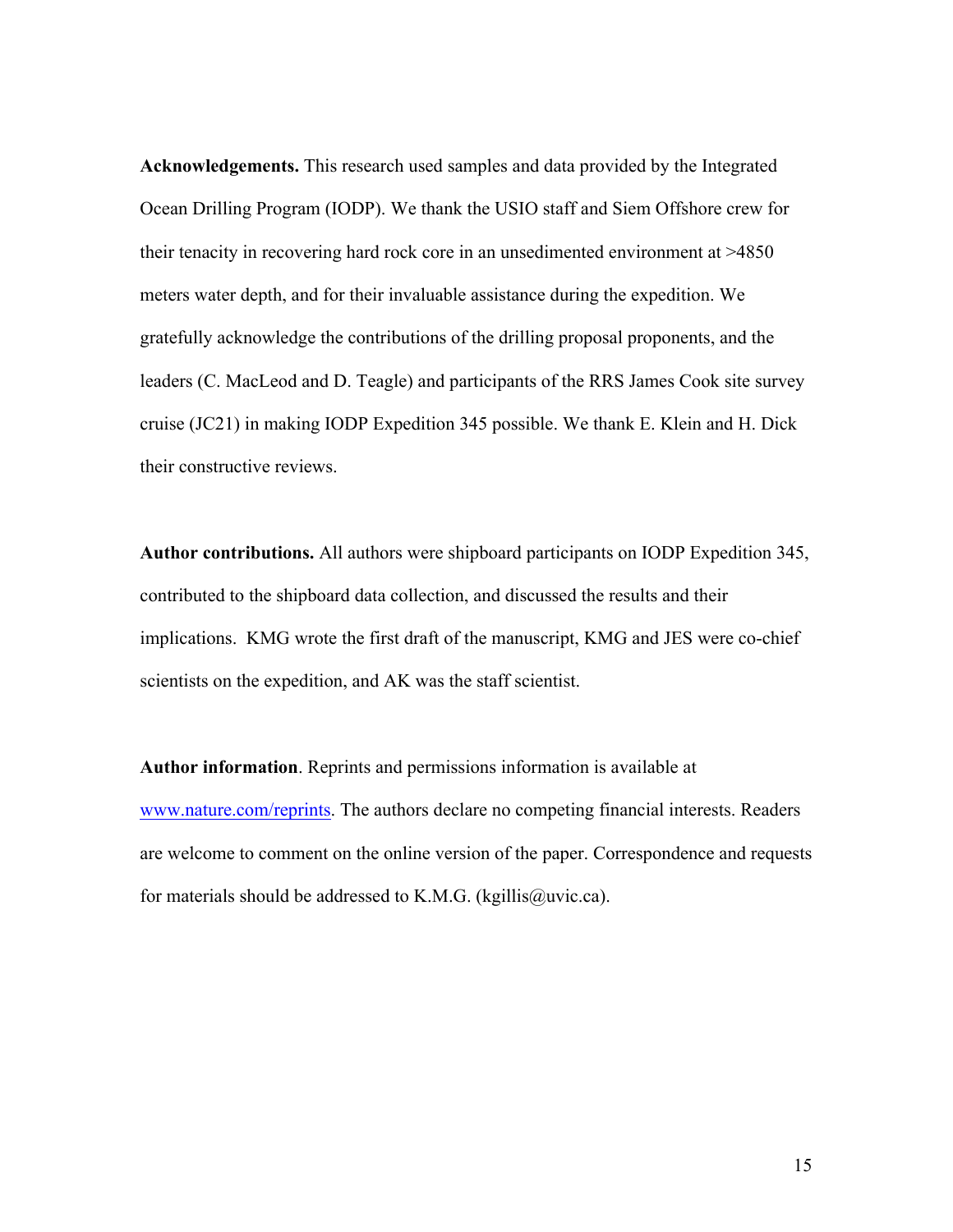## **Figure Captions.**

#### **Figure 1. Tectonic setting of the Hess Deep Rift and location of IODP Site U1415.**

The Hess Deep Rift (HDR) formed by deep lithospheric extension in front of the westward propagating Cocos-Nazca spreading center exposing oceanic crust that formed at the fast-spreading (130 mm/y) East Pacific Rise. Upper crustal lavas and dikes are exposed along the northern and southern escarpments, shallow-level gabbros along the northern escarpment and the western intrarift ridge, and lower level gabbros along the southern slope of the intrarift ridge<sup>11-14</sup>. a, Map of the Galapagos triple junction in the eastern equatorial Pacific Ocean showing major tectonic boundaries.  $EPR = East Pacific Rise$ ,  $TJ = triple junction$ . White box indicates location of the map in b. b, Regional bathymetric map of the HDR showing key morphological features and locations of IODP Site U1415 and ODP Site 894. Maps show bathymetry derived from satellite altimetry data and archived multibeam bathymetry data available from the Global Multi-Resolution Topography Data Portal at Lamont-Doherty Earth Observatory.

**Figure 2. Typical gabbroic rocks at Site U1415**. a, Simple centimeter-scale modal layers of alternating lithology (labeled to right of core); layer boundaries are sharp and planar and a layering parallel foliation is seen throughout (Hole U1415I, section 4R-1, 47-115 cm); additional examples are given in Extended Data Fig. 2. b, Orthopyroxene-bearing olivine gabbro showing irregular, steeply dipping leucocratic and melanocratic bands that range from distinct to weak. Banding is defined by modal, grain-size and textural variations. Also of note is an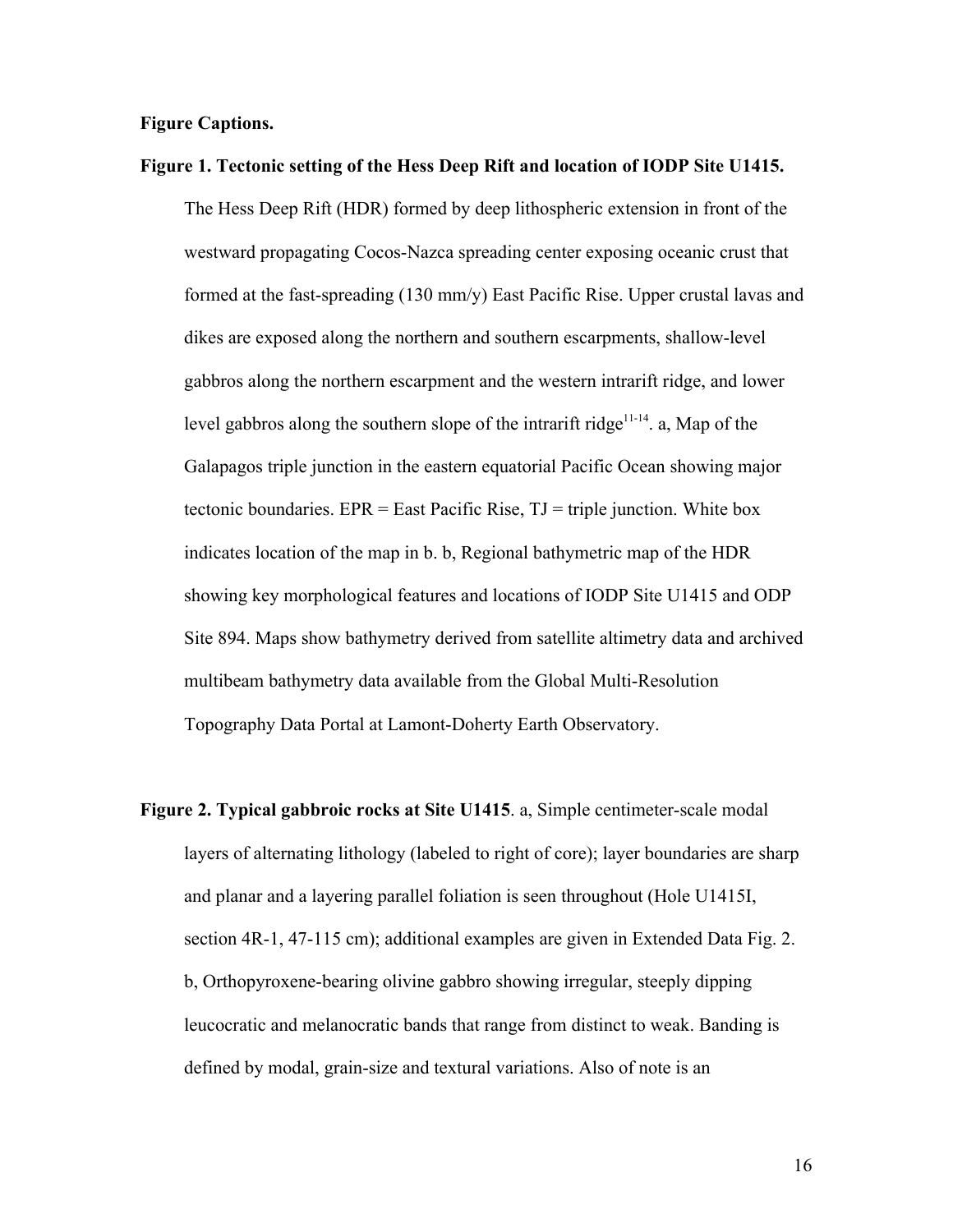orthopyroxene-rich band (Hole U1415P, section 8R-1, 86-144 cm). c,

Photomicrograph of a troctolite in the layered gabbro series showing a strong magmatic foliation indicated by the red arrow, cross-polarized light (sample U1415I, section 4R-2, 0-4 cm, piece 2). d, Photomicrograph showing cumulus orthopyroxene in an orthopyroxene-bearing olivine gabbro, cross-polarized light (sample U1415P, section 4G-1, 5-7 cm, piece 2). Abbreviations: Ol G = olivine gabbro,  $Tr =$  troctolite,  $GN =$  gabbronorite,  $OI$   $GN =$  olivine-bearing gabbronorite, Opx Ol G = orthopyroxene-bearing olivine gabbro, Ol = olivine, Opx = orthopyroxene,  $Pl =$  plagioclase.

**Figure 3. Variations in whole-rock CaO (a) and Al2O<sup>3</sup> (b) with MgO for different parts of the crust at the HDR.** The lower plutonics recovered from Site U1415 are much more primitive than the shallow plutonics. The compositions of the lower gabbro cumulates and lavas and dikes can be broadly explained using a simple fractional crystallization model (grey arrows) of the bulk-crustal composition but the shallow gabbros clearly contain substantial trapped melt in the bulk composition (i.e. are mixtures of cumulate and melt compositions). The uncertainties for the bulk crust and plutonic section compositions lie within the size of their symbols (Extended Data Table 1). Fractional crystallization trends (showing instantaneous compositions) for the melt (thick solid light-grey arrow) and cumulates (thick dashed dark-grey arrow) calculated using output of the PETROLOG program<sup>23</sup> schematically encompass the range of models considered (Methods). The first appearance of each mineral modeled is shown for the cumulate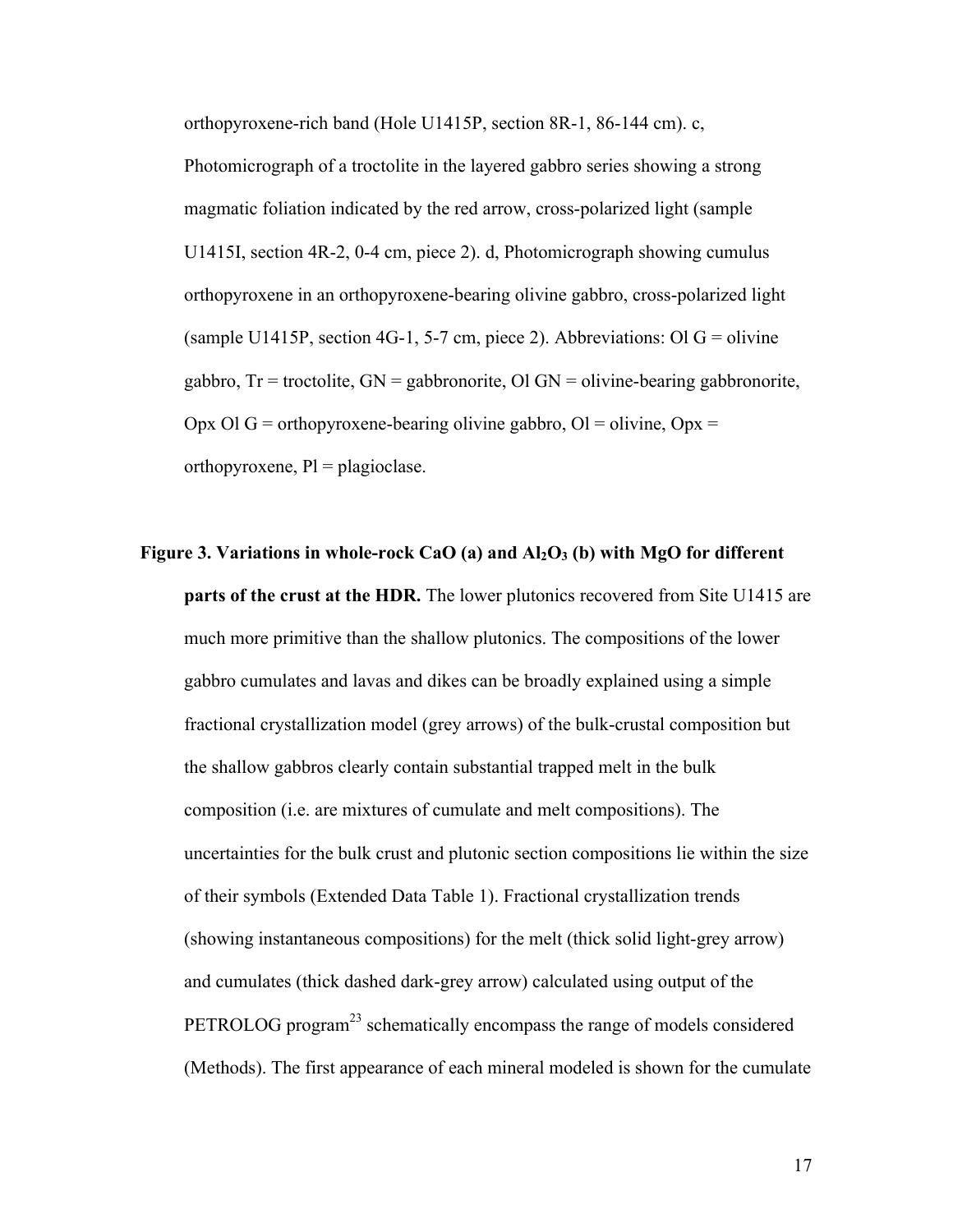crystallization trend: olivine is the liquidus phase, plagioclase appears after ~7% crystallization, clinopyroxene appears after ~32 to 35%, and orthopyroxene appears after  $\sim$  55 to 65%.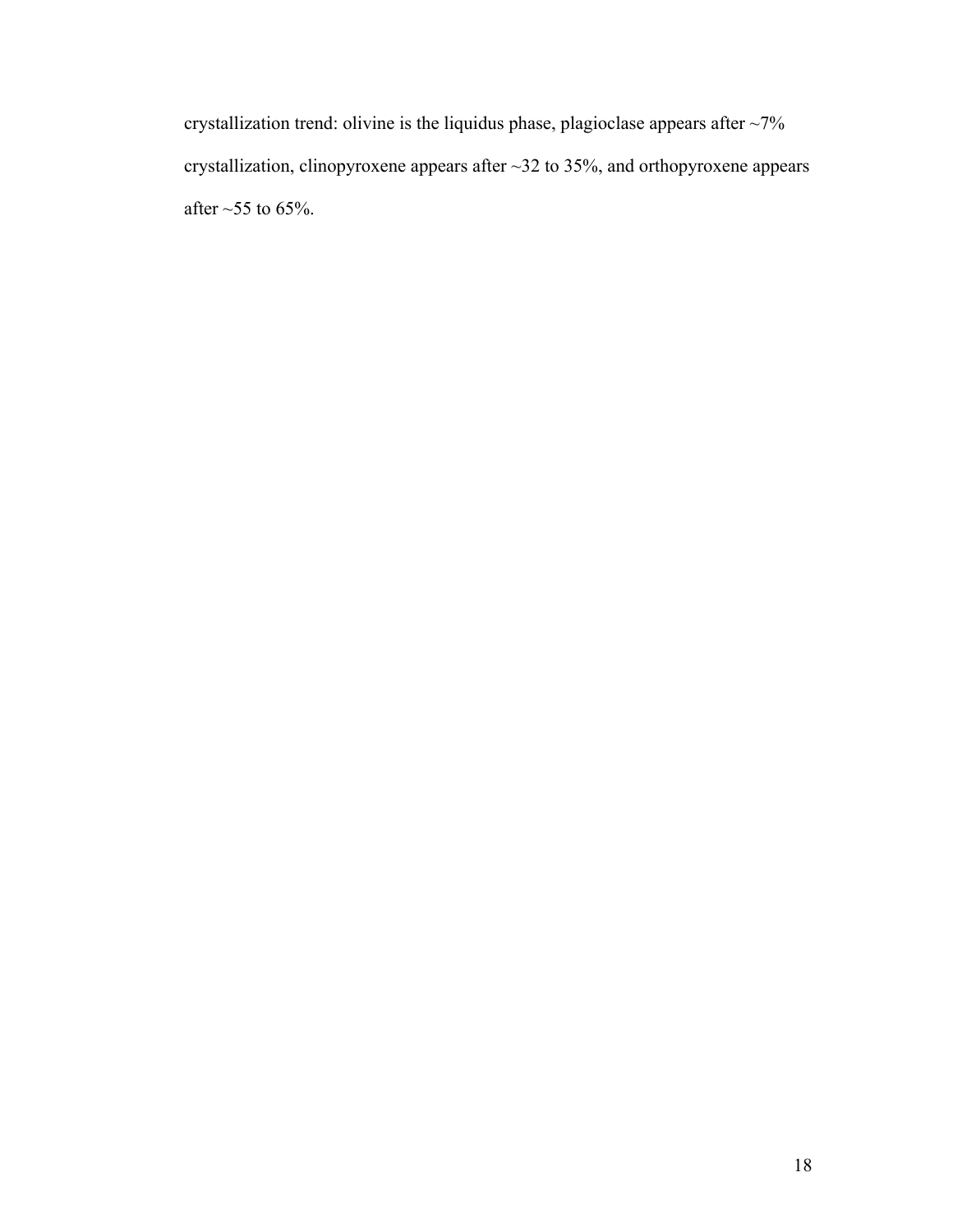### **METHODS**

#### **Calculation of the bulk composition of the Hess Deep Rift crust**

Calculation of the bulk composition of the crust requires knowledge of the compositions and relative mass fractions of the crustal lithologies. We divide the crust into three sections: (i) the upper crust (lavas and dikes), (ii) shallow-level gabbros and (iii) deep-level gabbros. Seismic velocity-depth models for undisrupted EPR crust north of the HDR indicate a crustal thicknesses of ~5.6 km (G. Christeson, pers. comm., 2013). Field relationships constrain the thickness of the upper crust to be  $\sim$ 1.25  $\pm$  0.25 km (1) s.d.)<sup>13</sup>, thus the subjacent plutonic sequence is 4.1 to 4.6 km thick. The volumes of the upper crust and plutonic sequence were converted to mass fractions on the basis of their density differences.

The composition of the upper crust is based on an extensive sample suite collected by submersible along vertical transects through the lava and dike sections of the northern escarpment of the HDR between 101°13.5' to 101°28.5' (Fig. 1b). This representative dataset includes whole-rock lava and dike  $(n=157)^{30}$  and glass  $(n=18)^{30,34}$  compositions. A series of test calculations were performed to assess how using either just the glasses or an average of the glass and whole-rock data impact the resulting bulk-crustal composition; minimal difference in bulk crust composition was found and thus, the mean of the two datasets was used to define the bulk-composition of the upper crust and its uncertainty. The bulk crust modeling assumes the upper crust comprises  $\sim$ 22.5  $\pm$  4.5% (1) s.d.) of the total crustal thickness.

The shallow-level gabbro compositions are also based on an extensive sample suite, collected by submersible along the northern escarpment where the upper 1 km of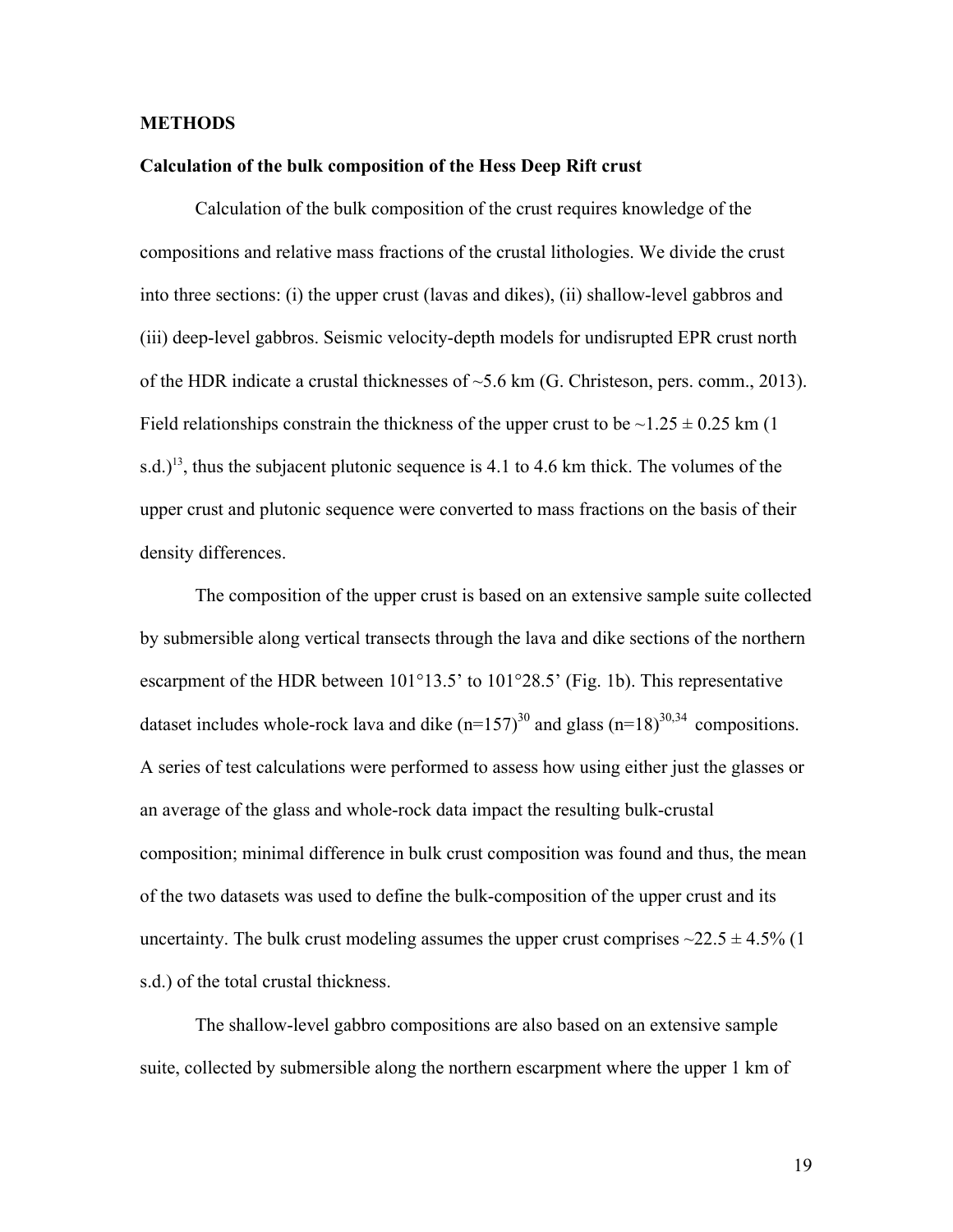the plutonic section is well-exposed subjacent to the sheeted dike complex, across a horizontal distance of  $3 \text{ km}^{13}$ , ODP Site 894 which recovered a 150-m-long section from the upper 1 km of the plutonic sequence  $15$ , and samples collected by submersible from the western end of the intrarift ridge in the vicinity of ODP Site  $894^{11,12}$ . The mean composition of the samples from the northern escarpment  $(n=56)^{35,36}$ , ODP Site 894  $(n=76)^{15,37}$  and the western end of the intrarift ridge  $(n=7)^{38}$  was used to define the bulk composition of the shallow-gabbros and its uncertainty. The proportion of the shallowlevel gabbros in the plutonic section is estimated using field relationships from the HDR (see above) and the Oman ophiolite<sup>39</sup>, which show them to comprise  $>20-25\%$  and 20– 50% of the plutonic section, respectively. The bulk crust modeling assumes that the shallow-level gabbros comprise  $\sim$ 32.5  $\pm$  7.5% (1 s.d.) of the plutonic sequence.

The lower-level gabbro compositions are calculated from the Site U1415 samples, using the compositions of the layered gabbro series  $(n=28)$  and troctolite series  $(n=15)$ . The proportions of the layered gabbro and troctolite series are approximately equal at IODP Holes U1415J and U1415P (the two >100 m deep drill holes), thus we model their relative proportions when calculating the bulk crustal composition and its uncertainty as  $50 \pm 20\%$ .

The mean compositions of the different sections of the crust calculated as explained above are given in Extended Data Table 1, along with the calculated bulk crustal and bulk plutonic sequence compositions. The uncertainties on the mass fractions of each portion of the crust, along with the uncertainty in their average compositions, was propagated into the uncertainty on the bulk crustal composition using a Monte Carlo error propagation assuming all errors are Gaussian.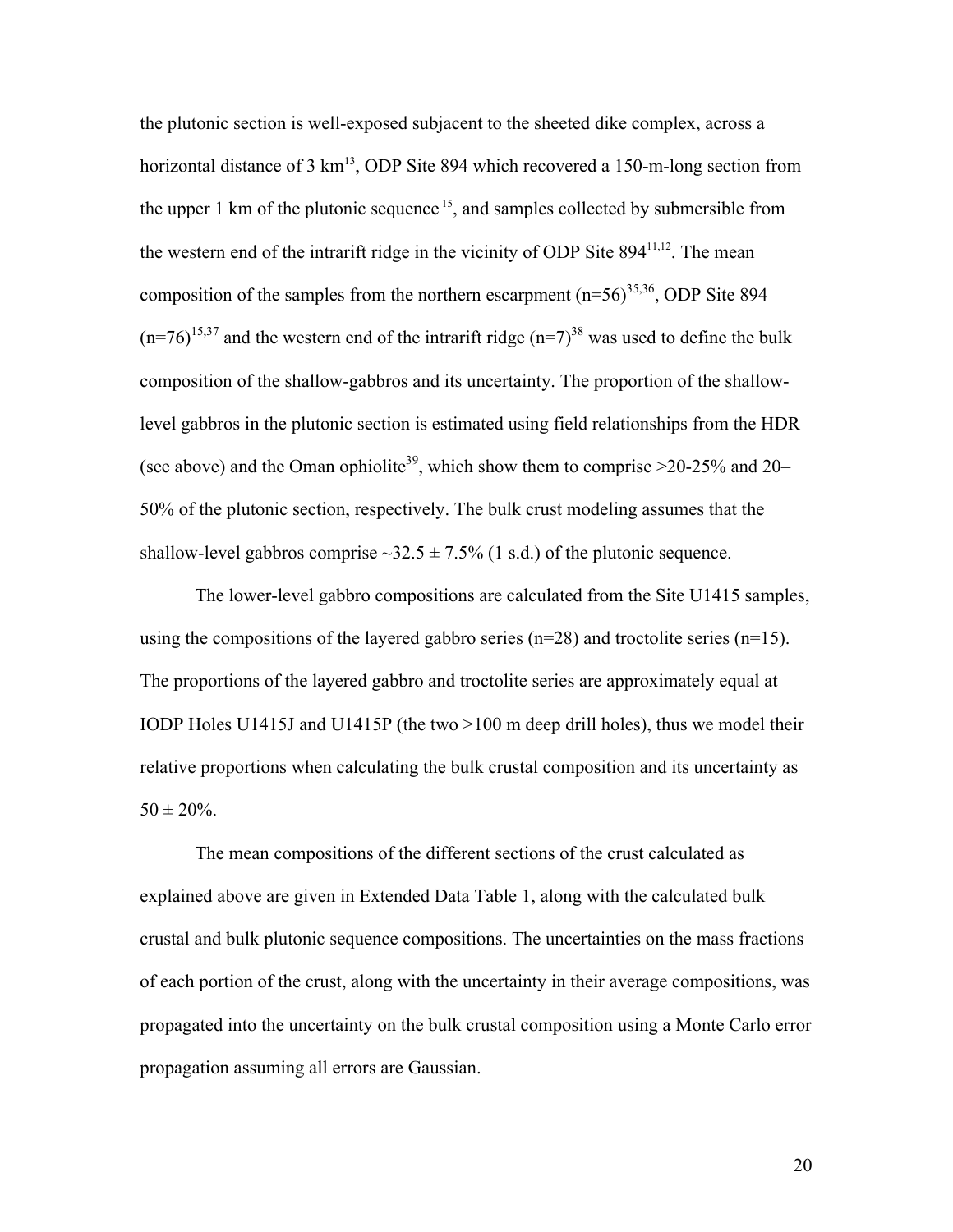## **Modeling Melt Differentiation**

A series of models was run to investigate whether differentiation of a parental melt with the composition of the bulk crust would produce cumulates and residual melts of similar composition to the observed plutonics and upper crustal rocks at the HDR. Both the MELTS<sup>22</sup> and PETROLOG<sup>23</sup> models were used to test how sensitive the results are to the model calibration. The models all assumed perfect fractional crystallization at 1 kbar and oxygen fugacities between the quartz-magnetite-fayalite (QMF) buffer and one log unit below this buffer. While perfect fractional crystallization is unlikely in oceanic crust (see, for example, ref. 9 and references therein), comparison of these trends with observed compositions from the HDR provides a first-order test of whether the calculated bulk crust composition is an appropriate parental melt composition. While the model used has a small effect on the result, all models are broadly consistent in predicting a liquidus temperature of ~1300 $^{\circ}$ C, a crystallization sequence of olivine => olivine + plagioclase => olivine + plagioclase + clinopyroxene, and that orthopyroxene is not saturated until after a substantial interval of cotectic olivine + plagioclase + clinopyroxene crystallization. The PETROLOG models used the model of Kress and Carmichael<sup>40</sup> to divide Fe into FeO and Fe<sub>2</sub>O<sub>3</sub> based on the defined  $fO_2$ , and various combinations of mineral models as follows: olivine: Ford et al.<sup>41</sup> and Danyushevsky<sup>42</sup>; plagioclase: Langmuir et al.<sup>27</sup> and Danyushevsky<sup>42</sup>; clinopyroxene: Langmuir et al.<sup>27</sup> and Danyushevsky<sup>42</sup> and orthopyroxene: Beattie<sup>43</sup> and Ariskin et al.<sup>44</sup>. The model crystallization trends shown in Fig. 3 outline the compositional range for the melt and instantaneous cumulates with progressive fractional crystallization using these mineral models in various combinations.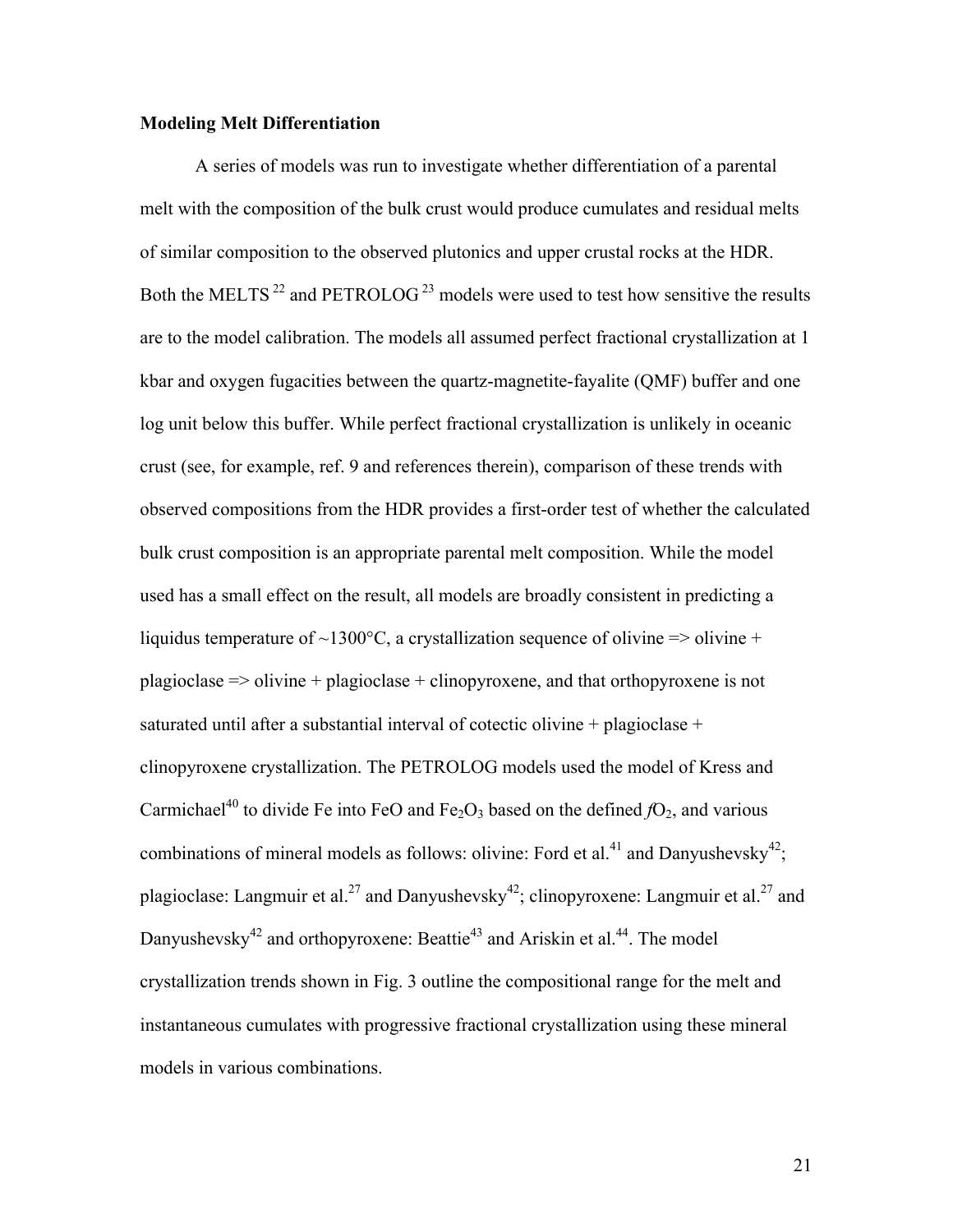## **References:**

- <sup>34</sup> Nilsson, K., Oxidation state, sulfur speciation, and sulfur concentration in basaltic magmas: examples from Hess Deep and the Lau Basin, PhD thesis, Scripps Institution of Oceanography, University of California (1993).
- <sup>35</sup> Hanna, H.D., Geochemical variations in basaltic glasses from an incipient rift and upper level gabbros from Hess Deep, Eastern Equatorial Pacific, MSc thesis, Duke University, 94 p (2004).
- <sup>36</sup> Natland, J.H. & Dick, H.J.B., Paired melt lenses at the East Pacific Rise and the pattern of melt flow through the gabbroic layer at a fast-spreading ridge. *Lithos* 112 (1-2), 73-86 (2009).
- <sup>37</sup> Pedersen, R.B., Malpas, J., & Falloon, T., Petrology and geochemistry of gabbroic and related rocks from Site 894, Hess Deep in *Proc. ODP, Sci. Results 147,* edited by C. Mével, K.M. Gillis, J. Allen, & P. Meyer, pp. 3-19 (Ocean Drilling Program, College Station, TX, 1996).
- <sup>38</sup> Blum, N., Structure and composition of oceanic crust and upper mantle exposed in Hess Deep of the Galapagos microplate (equatorial east Pacific), PhD thesis, University Karlsruhe (1991).
- <sup>39</sup> Nicolas, A., Boudier, F., & Ildefonse, B., Variable crustal thickness in the Oman ophiolite: Implication for oceanic crust. *J. Geophys. Res.* 101 (B8), 17,941- 917,950 (1996).
- <sup>40</sup> Kress, V.C. & Carmichael, I.S.E., Stoichiometry of iron oxidation reaction in silicate melts. *Am. Min.* 73, 1267-1274 (1988).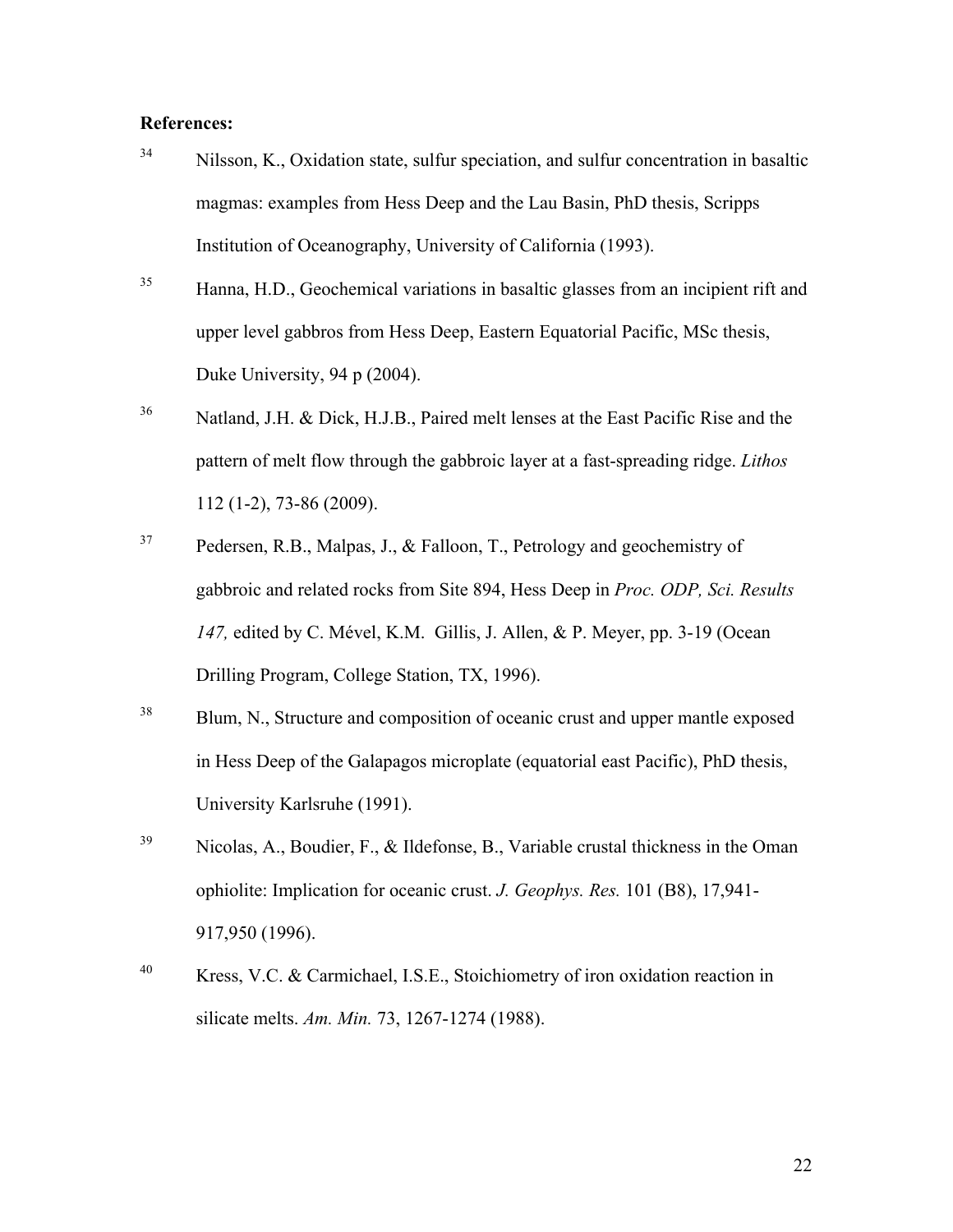- <sup>41</sup> Ford, C.E., Russell, D.G., Craven, J.A., & Fisk, M.R., Olivine-liquid equilibria: temperature, pressure and composition dependence of the crystal/liquid cation paritition coefficients for Mg,  $Fe^{2+}$ , Ca and Mn. *J. Petrol.* 24 (3), 256-265 (1983).
- <sup>42</sup> Danyushevsky, L.V., The effect of small amounts of  $H_2O$  on crystallisation of mid-ocean ridge and backarc basin magmas. *J. Volcan. Geotherm. Res.* 110, 265- 280 (2001).
- <sup>43</sup> Beattie, P., Olivine-melt and orthopyroxene-melt equilibria. *Contrib. Mineral. Petrol.* 115, 103-111 (1993).
- <sup>44</sup> Ariskin, A.A., Frenkel, M.Y., Barmina, G.S., & Nielsen, R.L., COMAGMAT A fortran program to model magma differentiation processes. *Comp. Geosci.* 19 (8), 1155-1170 (1993).
- <sup>45</sup> Ferrini, V.L. *et al.*, Evidence of mass failure in the Hess Deep Rift from multiresolutional bathymetry data. *Mar. Geol.* 339, 13-21 (2013).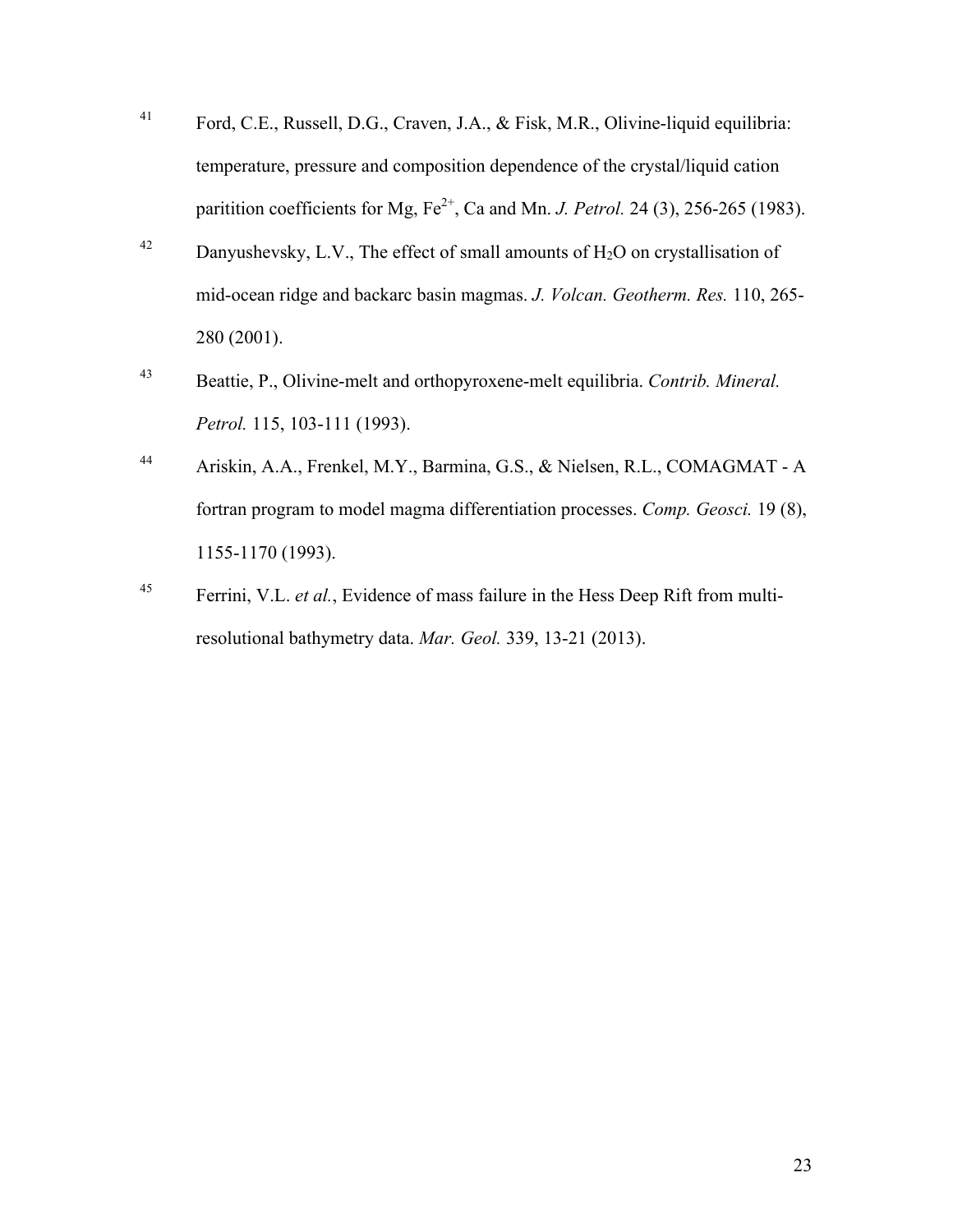## **Extended Data Captions**

- **Extend Data Figure 1. Summary lithostratigraphic columns of the gabbroic rocks recovered at IODP Holes.** a, U1415I, b, U1415J, and c, U1415P. Columns show recovery, lithological units, major rock types, dip of magmatic foliations and wellconstrained magnetic remanence inclination values (mean and 1 s.d. listed). Lithological units were identified based on similarities in rock types, magmatic textures and foliations. Paleomagnetic remanence directions and the dip of the magmatic foliations and layers (not shown) for Units II and III in Holes U1415J and U1415P are most easily interpreted as blocks that were rotated relative to each other, most likely formed by slumping. G Core = ghost core, which are intervals drilled during hole cleaning operations. d, Map showing the relative locations of Holes U1415I, U1415J, and U1415P; microbathymetry data from [45].  $*$  Unit II = Layered Gabbro Series.
- **Extended Data Figure 2**. **Core images showing examples of simple, centimeter-scale modal layering and a moderate to strong magmatic foliation**. a, 345-U1415J-5R-2, Piece 1, 2.0–17.5 cm. b, 345-U1415J-8R-2, Piece 9, 105.5–121.0 cm.
- **Extended Data Table 1**. Bulk compositions of crustal sections used to calculate the bulk crust composition and the bulk composition of the HDR crust and plutonic section.
- Footnotes for **Extended Data Table 1**:
	- Abbreviations: FeO<sup>T</sup>= all Fe as FeO; s.e.m. = standard error on the mean; s.d. = standard deviation.
	- $*Mg# = Mg/(Mg + Fe^{Total})$  in cations.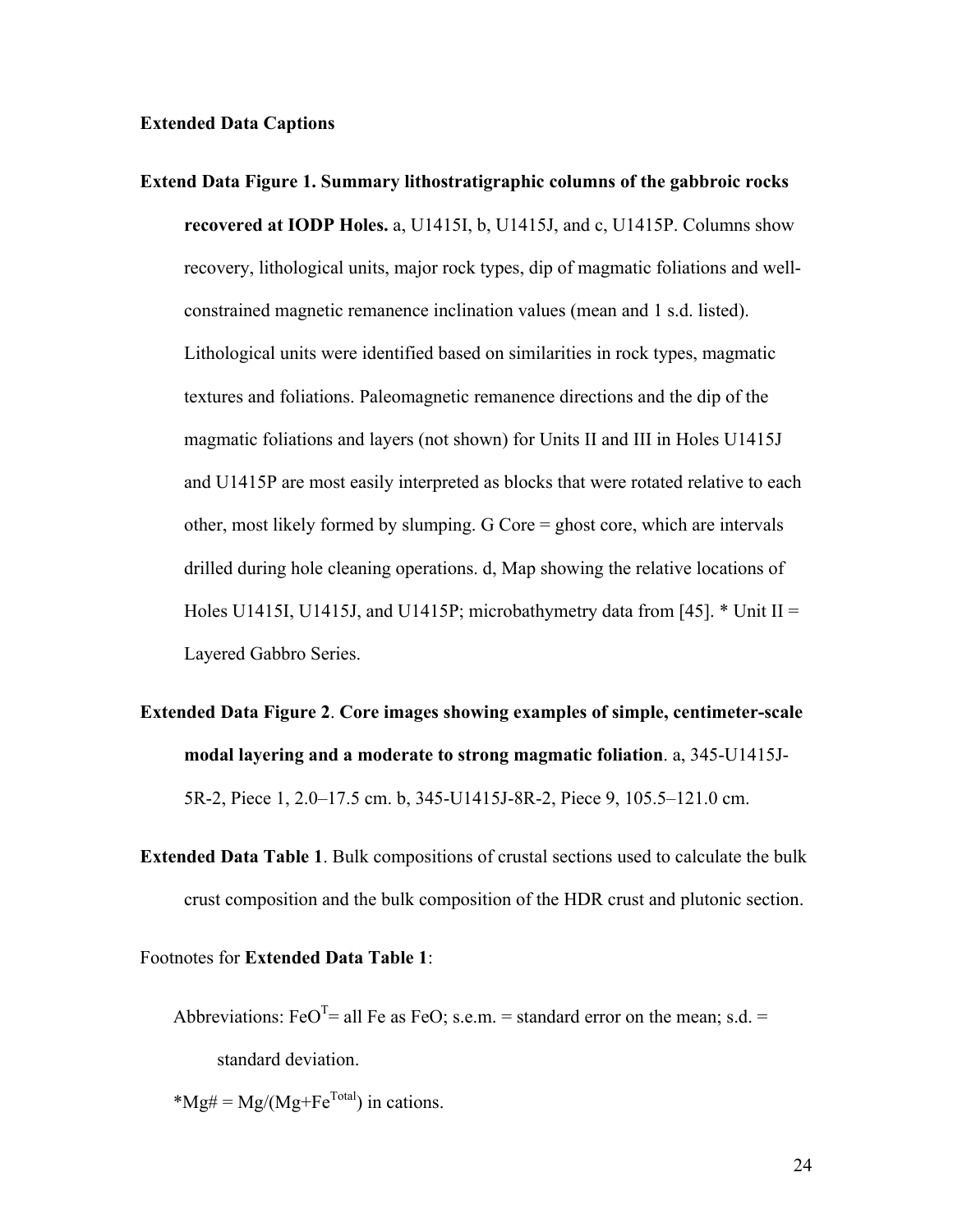**†** Includes data for IODP Holes U1415I, U1415J, and U1415P.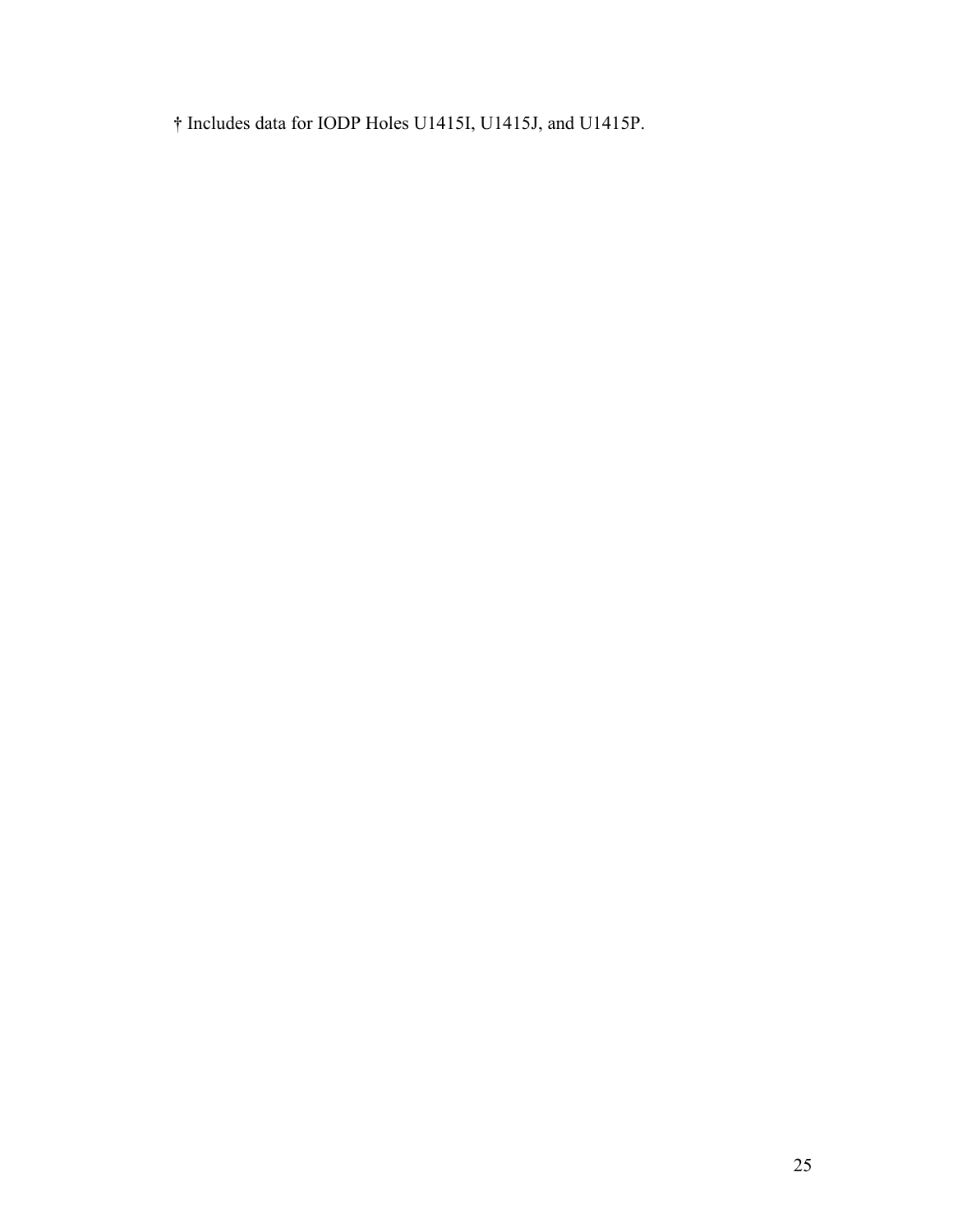

Figure 2. Gillis et al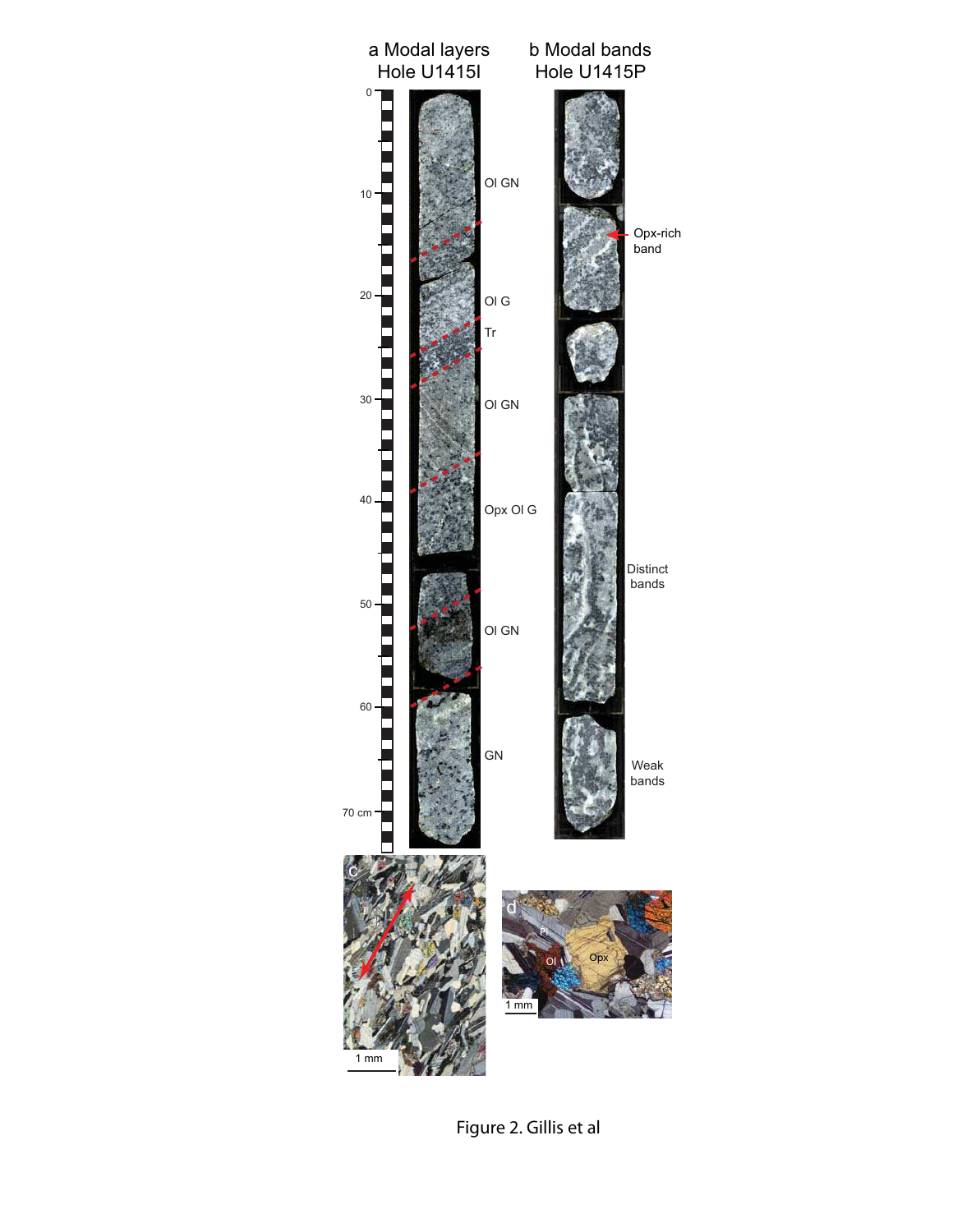

Figure 3 Gillis et al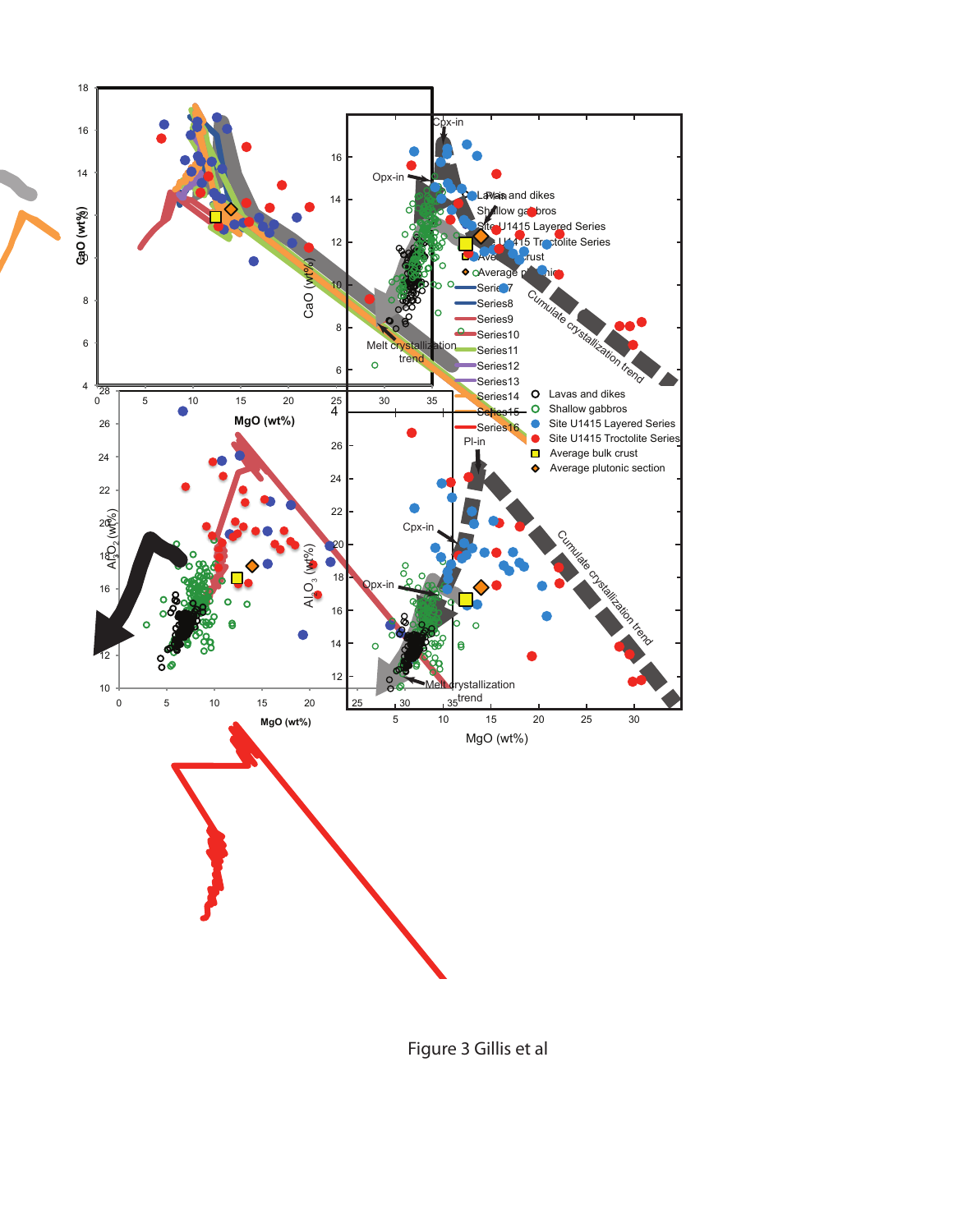

Extended Data Figure 1.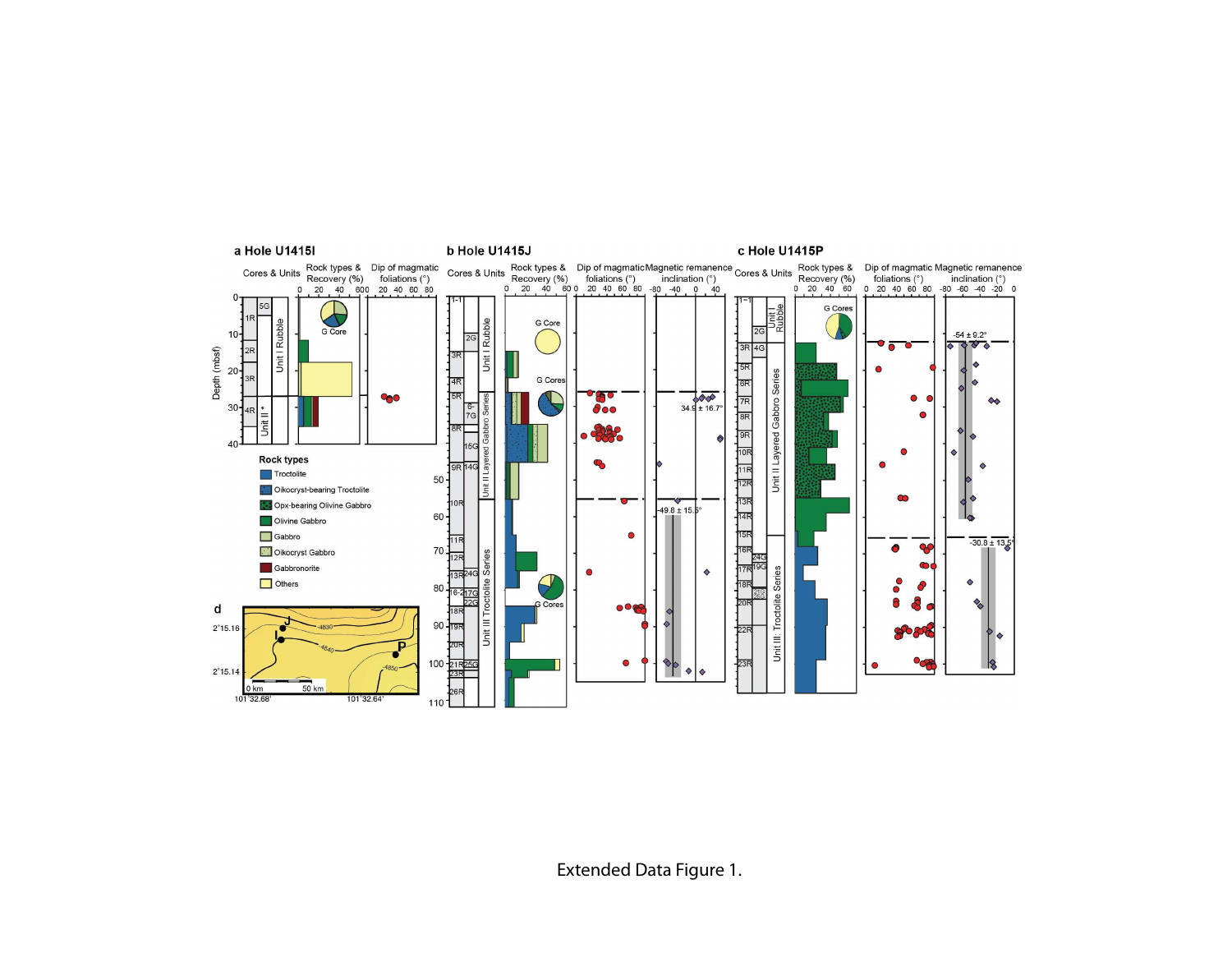